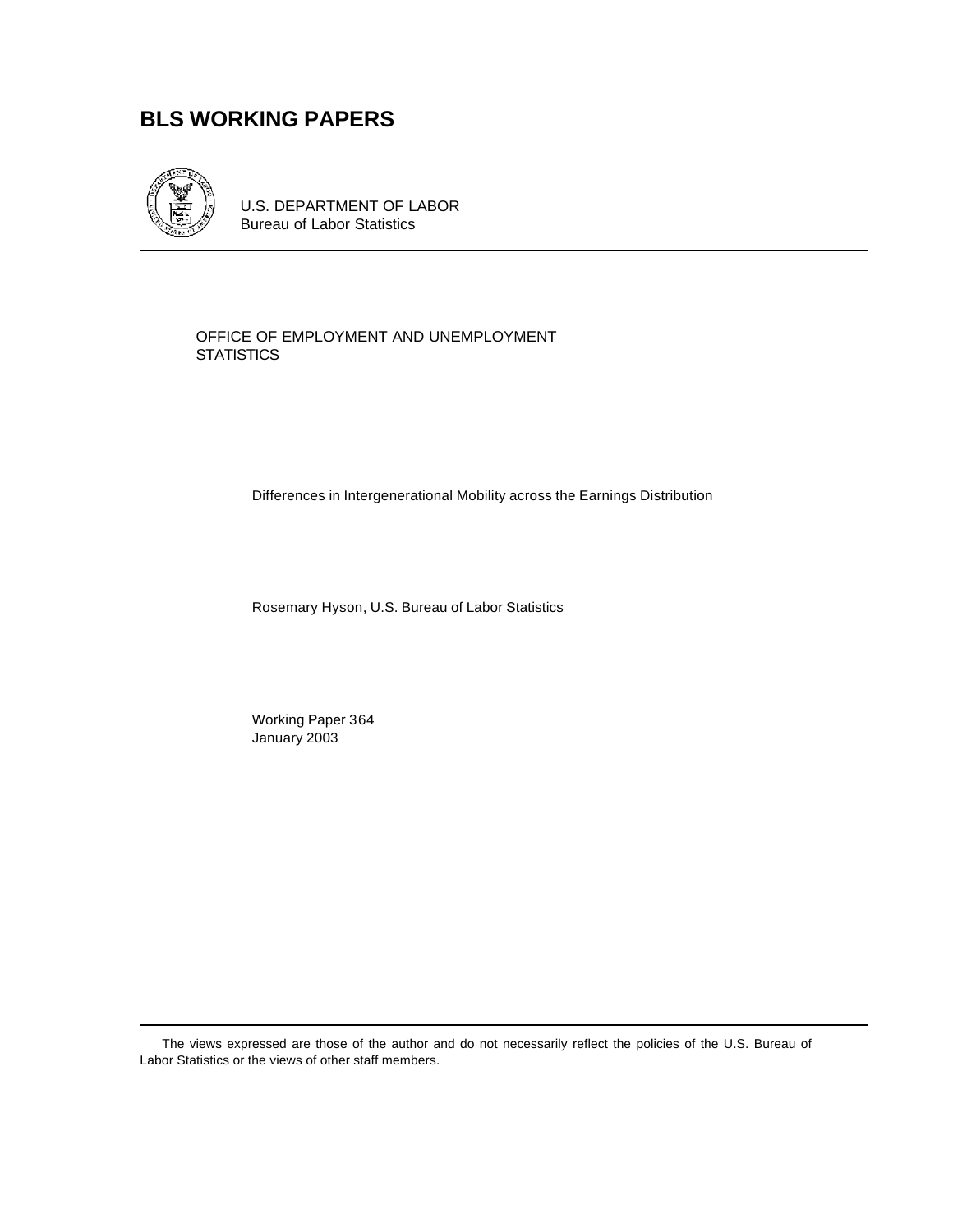# **Differences in Intergenerational Mobility across the Earnings Distribution**

Rosemary Hyson\* Bureau of Labor Statistics

first draft: October 1998 this draft: April 2002

#### **Abstract**

There is a broad range of work which looks at the transmission of various outcomes—earnings, education, and poverty—between parents and children. If a society is concerned with ensuring equal opportunity for all its members, then it is important to understand the extent to which such outcomes are transmitted from one generation to the next. The degree to which outcomes are transmitted, however, is likely to be related to socioeconomic circumstances and may result in different degrees of intergenerational mobility across groups. In this paper, I examine whether or not the transmission of earnings from parents to children differs across the distribution of parent earnings. I examine non-linearities in the intergenerational earnings mobility using semi-parametric estimates of the relationship between father and children's earnings. When I allow for a flexible, non-linear relationship between father's and children's earnings, it appears that parental earnings have the greatest effect in the middle of the distribution. Hypothesis tests indicate that the effect of father's earnings is significantly greater for daughters and sons in the middle and upper portions of the distribution than for those at the bottom.

JEL classifcation: J62, J1

\*Email address: hyson\_r@bls.gov. Bureau of Labor Statistics, 2 Massachusetts Ave., NE, Room 4945, Washington, DC 20212, tel. 202-691-7387, fax 202-691-7425. Data available upon request.

\*\*I wish to thank Janet Currie, Pia Orrenius, Kathleen McGarry, and Jean Laurent Rosenthal for comments on this paper. Input from workshop participants at UCLA, Michigan State, and the Bureau of Labor Statistics have also been quite valuable. All errors and omissions are my own. The views expressed in this paper are solely those of the author and do not necessarily reflect the official positions or policies of the U.S. Bureau of Labor Statistics or the views of other staff members.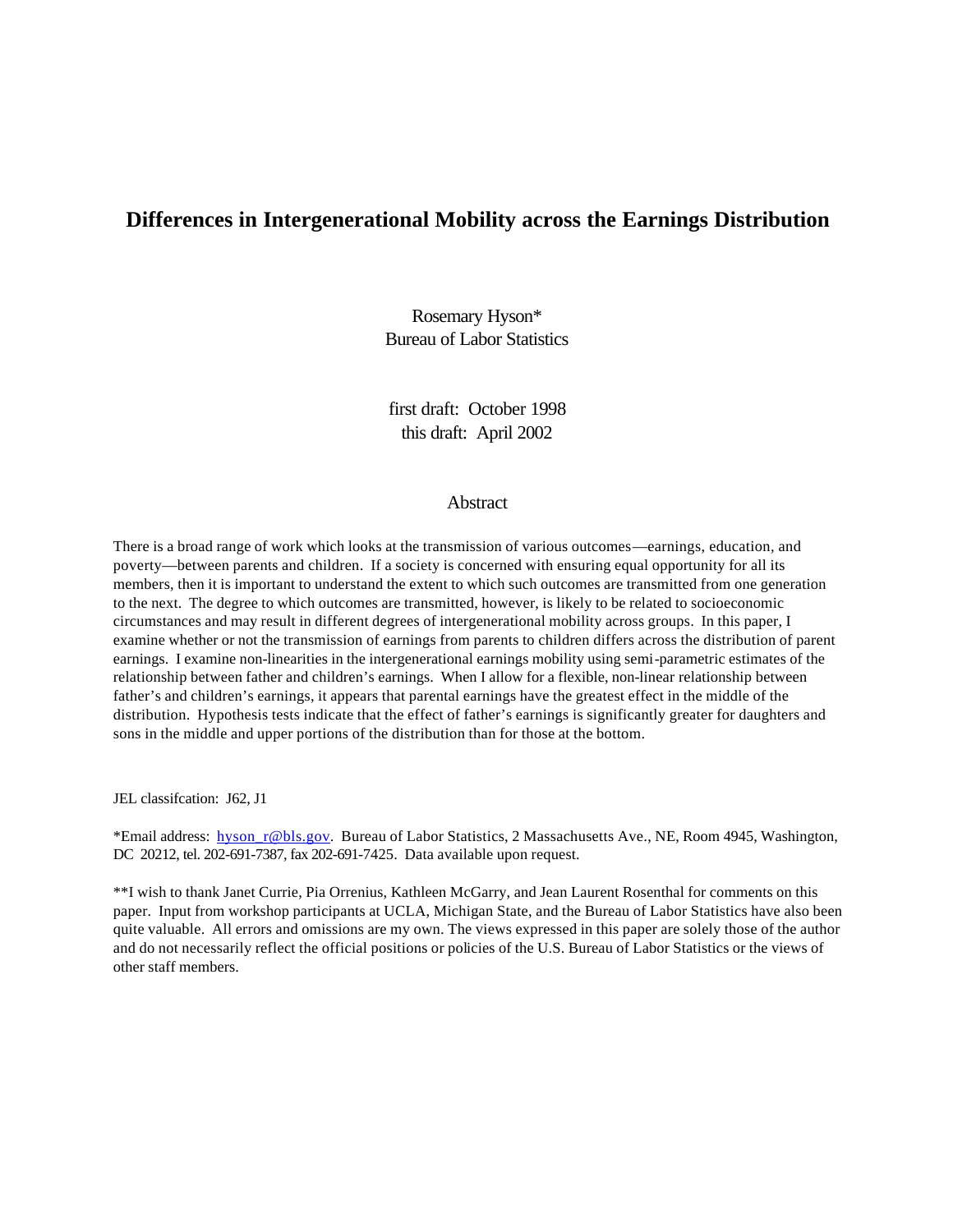#### **I. Introduction**

l

There is a broad range of work which looks at the transmission of various outcomes—earnings, education and poverty—between parents and children. Research on the intergenerational transmission of earnings has established that in the United States, there is a substantial effect of father's earnings on son's earnings. Over the past decade, a number of studies have found a coefficient of approximately .4 on father's earnings in a regression of son's log earnings on father's log earnings and father's age.<sup>1</sup>

Most of the previous empirical work has focused on the average degree of mobility across the distribution. The degree to which outcomes are transmitted, however, is likely to be related to socioeconomic circumstances and may result in different relationships between parent and children's outcomes across groups. Therefore, a relevant question is: do certain groups face less mobility than others? One of the primary motivations for studying intergenerational transmission of earnings is the concern over equality of opportunity. That is, whether children from poor families have fewer opportunities to attain economic success than children from well off familie s. The average degree of intergenerational transmission of earnings is certainly important, but to address questions of equality of opportunity, one also needs to know whether the transmission of earnings is the same, greater or less for those at the top and bottom of the earnings distribution as it is for those in the middle of the distribution.

Until recently, no research has focused exclusively on the question of whether there is more or less intergenerational transmission over different parts of the earnings distribution. Some studies have explored differences in mobility across the distribution as an extension of their primary analysis estimating the average degree of mobility. These studies have either looked at transition probabilities between quartiles of the earnings distribution or examined a specific type of nonlinearity in the data. As section III describes, these techniques have limitations and produced mixed evidence. A paper by Corak and Heisz (1999) offers the first analysis which concentrates explicitly on differences in intergenerational

<sup>&</sup>lt;sup>1</sup> Several studies from the early 1990s, including those by Solon (1992), Zimmerman (1992), and Behrman and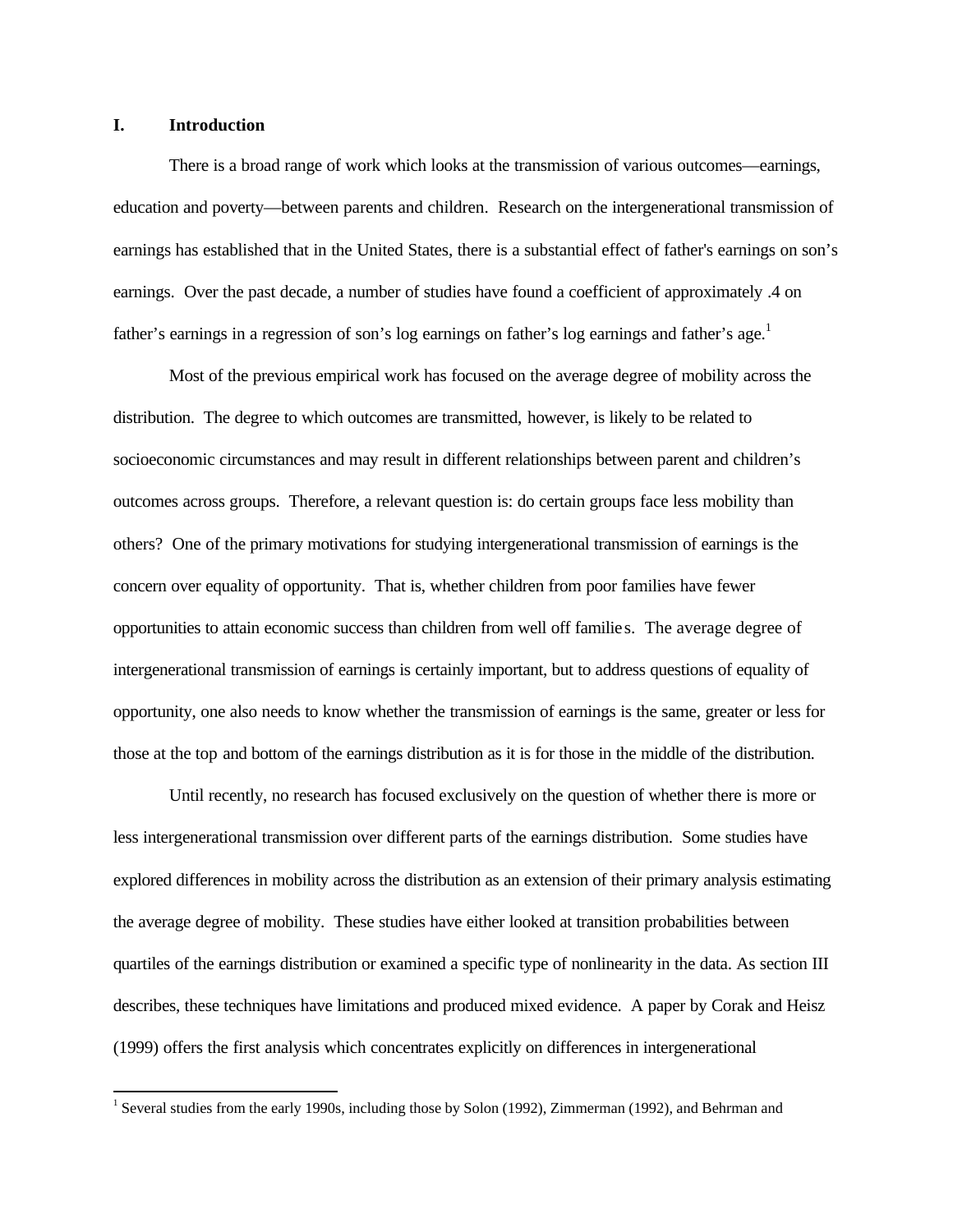transmission across the distribution using a variety of techniques.<sup>2</sup> They find evidence of a non-linear relationship between the earnings of Canadian fathers and sons, which suggests that parents in some parts of the earnings distribution may face constraints to investing in their child's human capital.

While there have been several analyses of the intergenerational relationship in the United States, few take a focused look at non-linearities. Taking existing studies on the average degree of intergenerational earnings transmission as a point of departure, I examine non-linearities in the relationship between the earnings of fathers and sons and fathers and daughters in the United States using the Panel Study of Income Dynamics. The goal of this paper is to document whether non-linearities in intergenerational transmission of earnings from fathers to sons and fathers to daughters exist. Possible mechanisms which might generate any nonlinearities in intergenerational transmission are noted in the final section of this paper, but the exploration of them is beyond the scope of this paper.

Section II will outline a basic model of intergenerational transmission and suggest some theoretical motivations behind a non-linear relationship between parent and child earnings. In section III, I will lay out how non-linearities have been examined to date and the difficulties in examining them, and outline the approach I undertake in this paper. A description of the data follows in section IV. Section V contains the empirical results in which I use semi-parametric estimates and splines to examine differences in intergenerational mobility across the distribution of father's earnings. The final section discusses the implications of these results for analyses of intergenerational mobility.

#### **II. Models of Intergenerational Transmission**

In models of intergenerational transmission, the permanent earnings of offspring are related to that of their parents via the earnings power transmitted from the parents to the child. The permanent earnings

Taubman (1990) produced estimates of approximately .4.

 $2$  Mulligan (1997) offers a thorough theoretical discussion of non-linearities in intergenerational transmission, but imposes a single parameterization on the data to test this.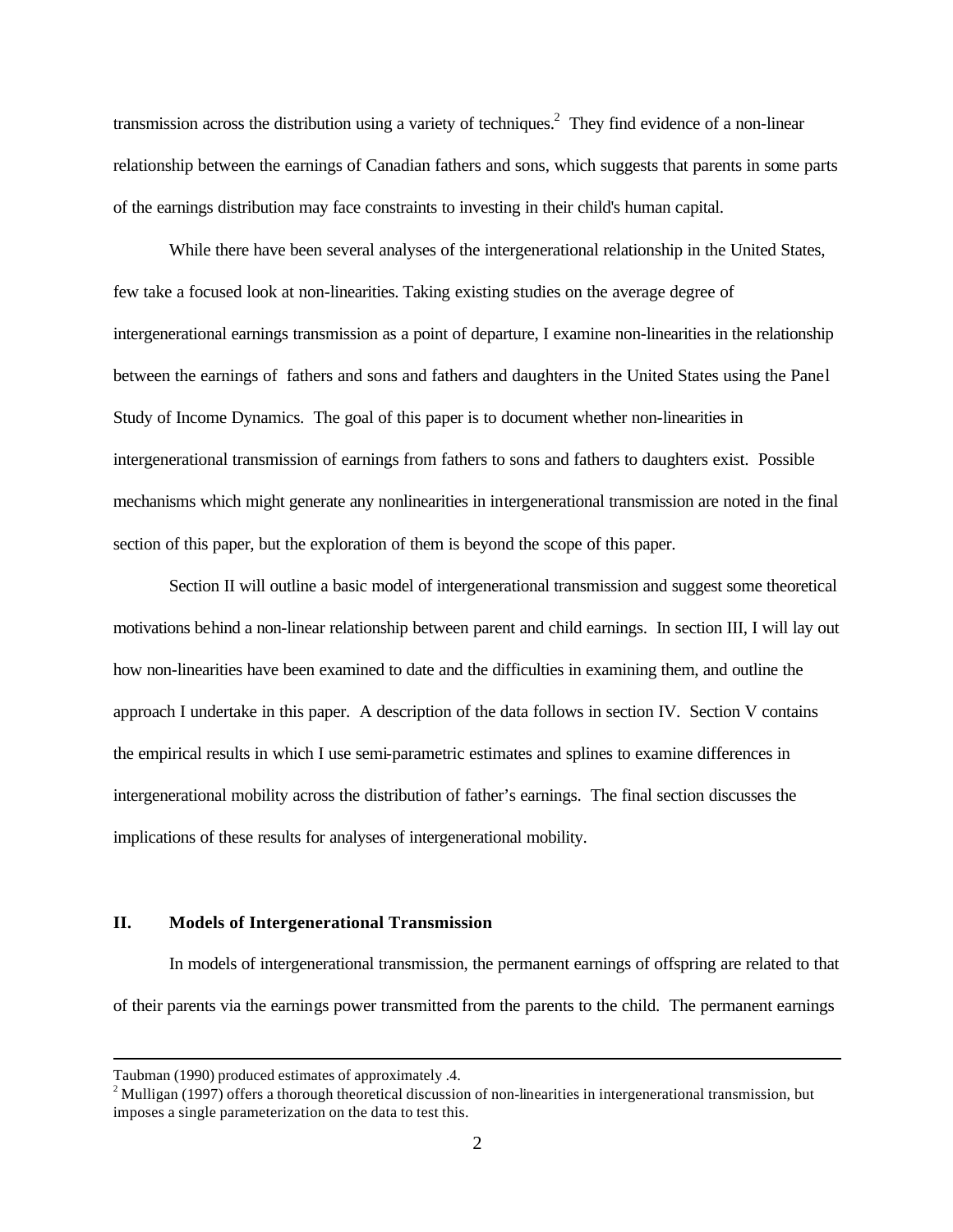of the parents reflect genetic and taste endowments, a portion of which is transferred to the child directly, and income, which can be used to make investments in the child's human capital. The purchases of educational services, health inputs, or quality neighborhoods are a few examples of such investments. The most widely used formalization of the relationship is from the model presented by Becker and Tomes (1986), in which the natural log of child's permanent earnings  $(Y_c)$  is a function of the natural log of parents' permanent earnings  $(Y_p)$ , a constant  $(\alpha_c)$ , and an error term representing market luck  $(l_c^*)$ . The coefficient on parent earnings ( $\beta$ ) reflects both the marginal propensity to invest in the child ( $\gamma$ ) and the endowment transmitted to the child (η). The constant represents the average social endowment and market conditions facing each generation. These factors range from the average quality of education to the general labor market conditions in their first few years of work. Individual heterogeneity in market luck is captured by the term  $l_c^*$ .

$$
Y_c = \alpha_c + (\gamma + \eta)Y_p + l_c^* \tag{1}
$$

$$
Y_c = \alpha_c + \beta Y_p + l_c^* \tag{2}
$$

The effect of parental resources is given by  $\beta = \gamma + \eta$ . As  $\beta$  approaches zero, it corresponds with a state of almost complete mobility, and higher values of β denote increasingly less mobility across generations.

Underlying this model is the premise that parents care about children's consumption and make choices to transfer a certain amount of earnings power and income to their children. Parents do not control the genetic endowment transferred to the child<sup>3</sup>, but do make choices that affect the child's earning power through human capital investment and by influencing the child's preferences for market and

 $3$  On some level, parents can adversely affect the health and cognitive endowment transmitted to the child in utero but generally do not control the transmission of genetics to their children.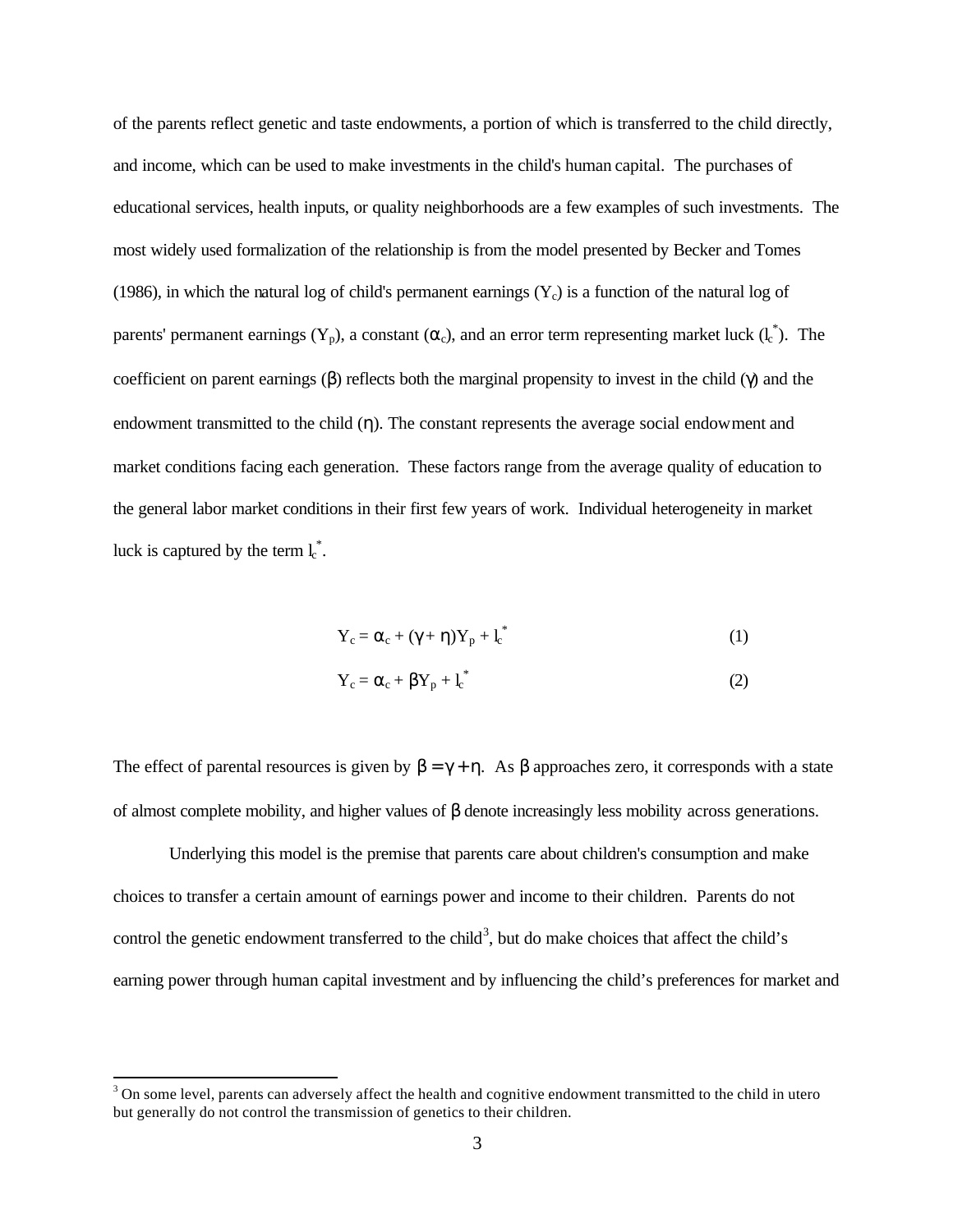nonmarket work. It is such investment choices which could generate differences in the degree of intergenerational transmission of earnings across the distribution of parental earnings.

The presence of constraints to making human capital investments is one model that would introduce a non-linearity into the intergenerational earnings relationship. According to the Becker-Tomes (1986) model, the optimal level of investment in a child's human capital will be where the rate of return to these investments equals the rate of return on assets. When the return to assets exceeds the returns to schooling, parents can increase their child's consumption more by transferring money or assets than through human capital investments. As long as log earnings are linear in endowments and parents are not constrained in making the optimal human capital investment, the correlation of earnings across generations will reflect the return to inherited endowments. In the context of equations (1) and (2), this means simply that  $β = η$  in such families. If low-income parents with high ability children are not be able to borrow sufficiently to make the optimal investment in human capital for their children, the measured intergenerational relationship for such families will reflect both the impact of inherited endowments of human capital (η) and the parents' propensity to make human capital investments in their offspring (γ). Therefore, one would expect the overall degree of intergenerational transmission of earnings, β, to be higher in such constrained familes than in families who were not constrained in investing in their children's human capital.

The Becker-Tomes (1986) model of intergenerational transmission of earnings clearly suggests that in the presence of constraints to human capital investment, the effect of parents earnings on children's earnings (β) will decrease with parents' earnings. That, is, their model suggests that the relationship is concave. This concavity of this relationship relies on a number of assumptions, which, if violated, may result in a different pattern across the distribution of parent earnings.

One assumption, which may not hold, is that ability or endowment is linearly related to log earnings. If there are increasing returns to ability and ability is also positively correlated with parental

4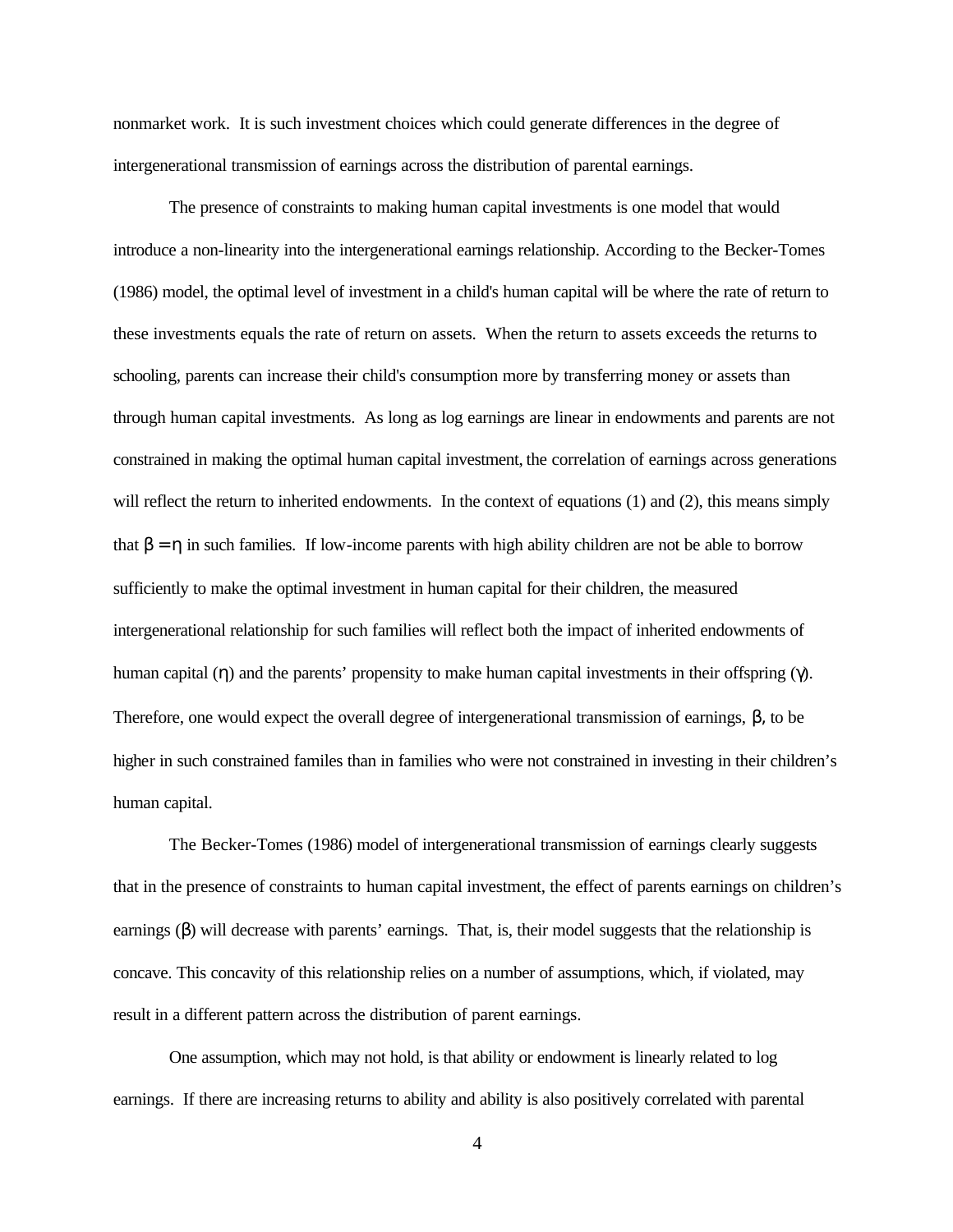earnings, there will be a stronger rather than weaker transmission of earnings and higher in high earnings families. A positive correlation between parents' earnings and child's ability could also generate a scenario in which parents in the middle of the distribution might be more constrained in making optimal human capital investments in their children than parents from the lower tail of the earnings distribution. In such cases, the increase in the optimal level of human capital investment may outstrip the ability to finance such investments.<sup>4</sup> For daughters, differential selection into the labor force could also affect any estimates of differences in intergenerational earnings transmission because of biases they may impart on γ, the component of β which reflects the estimated return to investment in human capital.

In sum, the theoretical model implies that the parent-child intergenerational earnings relationship is not necessarily linear, but also that this relationship is not necessarily concave. One must be careful in specifying any non-linearities in the intergenerational earnings relationship, because the change in mobility across the distribution may be in more than one direction and occur in more than one portion of the distribution. Therefore, it is sensible to examine it as an empirical question. This paper's contribution will be to examine semi-parametrically the extent to which nonlinearities exist in the intergenerational transmission of earnings without having to impose a priori a functional form on such differences.

### **III. Empirical Studies of Distributional Differences in Intergenerational Mobility**

l

Two approaches have been employed to examine differences in intergenerational transmission of earnings across the distribution: transition matrix analyses and imposing a non-linear parameterization of the relationship. Most of the work has been done with transition matrices. These analyses divide the parent and child earnings or income distributions into equal portions—quartiles, quintiles or deciles—and

<sup>&</sup>lt;sup>4</sup> This is not to imply that those in the lower portion of the earnings distribution do not have an endowment which would correspond to, for example, a positive return on a university education; rather, that if some component of ability is correlated with parents' income, there will be more children in middle income households with such a level of ability and therefore, the optimal level of human capital investment, *on average*, will be higher for the middle income household.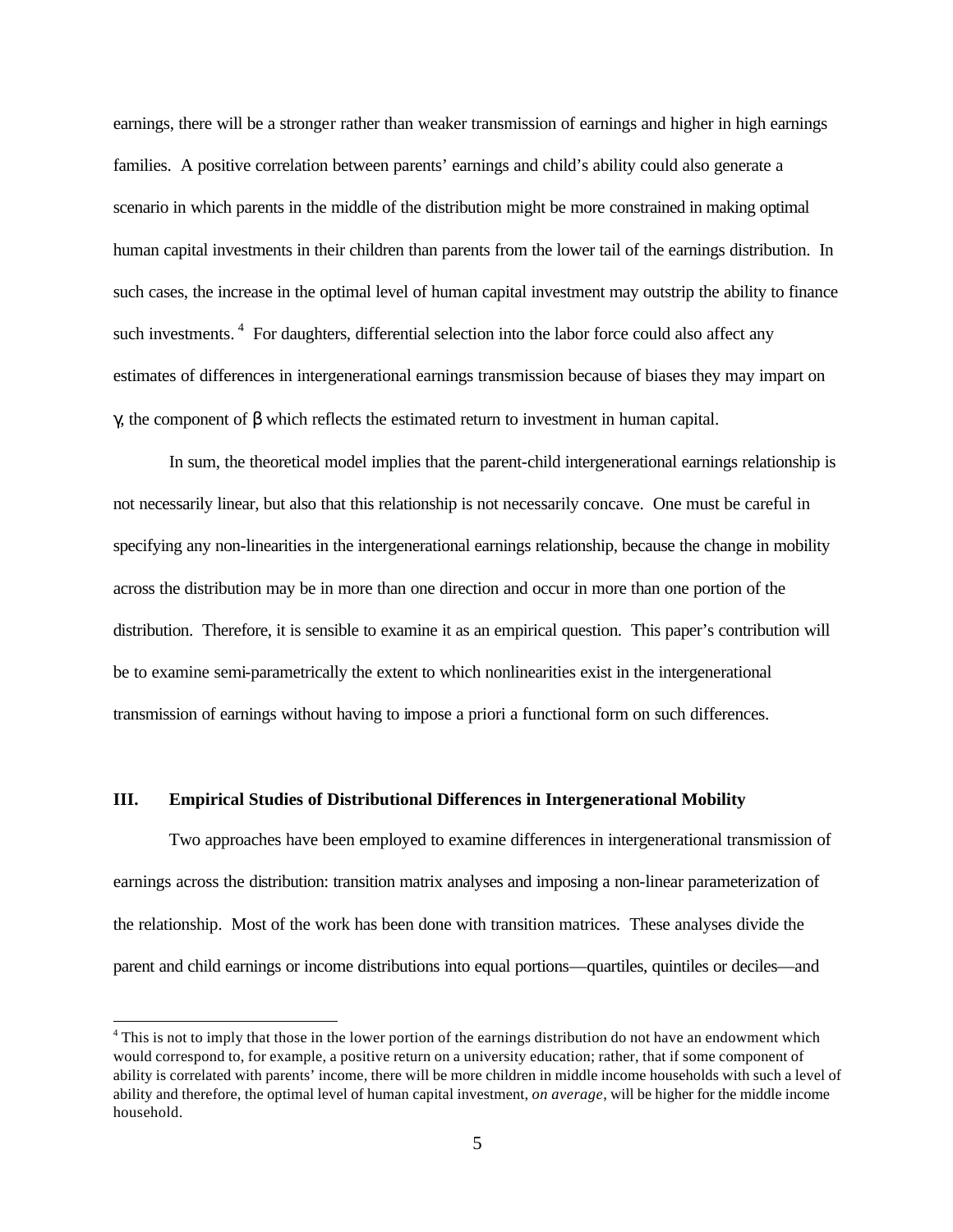estimate the probability that the child falls into each segment of the next generation's distribution. The authors then commented on the empirical distribution in relation to what would occur under perfect mobility. With perfect mobility, the segment the child ends up in should be independent of the segment the parent was in. For example, if the distributions are divided up into quartiles, then a child born to a father in the bottom quartile will have 25% chance of ending up in each quartile of his/her generation's distribution under perfect mobility.

The main conclusion from the transition matrix analyses was that more immobility exists at either end of the earnings distribution than in the middle. Using the United States' National Longitudinal Survey, Zimmerman (1992) showed that sons born to fathers in the bottom quartile had a 40% chance of staying in the bottom quartile and only a 12% chance of rising to the top quartile. In the middle quartiles, the probabilities were closer to the 25% one would expect under perfect mobility. Moreover, sons at the bottom of the earnings distribution only have a 31% chance of moving to the top half. Peters (1992) uses the NLS but also examines father-daughter pairs.<sup>5</sup> For sons, her results are similar to Zimmerman's. Daughters appear to have greater earnings mobility: for every quartile of father's earnings, daughters have close to a 25% chance of ending up in each quartile of their distribution.

Evidence from other countries is also suggestive of less mobility at the ends of the distribution. One of the earliest studies by Atkinson, et al. (1983) used a British panel from the city of York. There appeared to be much less mobility for those in the bottom and top quartiles of the distribution. Forty-four percent of the sons in the bottom quartile of the father's distribution remained there, while 50% of the sons at the top also did not move between quartiles. More recent work by Dearden, Machin and Reed (1997) finds very similar results using a national sample from Great Britain. Corak and Heisz (1999) present

<sup>&</sup>lt;sup>5</sup> Early transition matrix analyses (Zimmerman 1992, Atkinson, et al. 1983) used only single years of earnings, but these ignore the important problems of measurement error from using single year earnings measures as a proxy for permanent earnings and differences in where the parents and children are observed on their life cycle earnings profiles. Several authors have since moved to using multiple year averages of earnings and adjusting earnings for age or experience differences.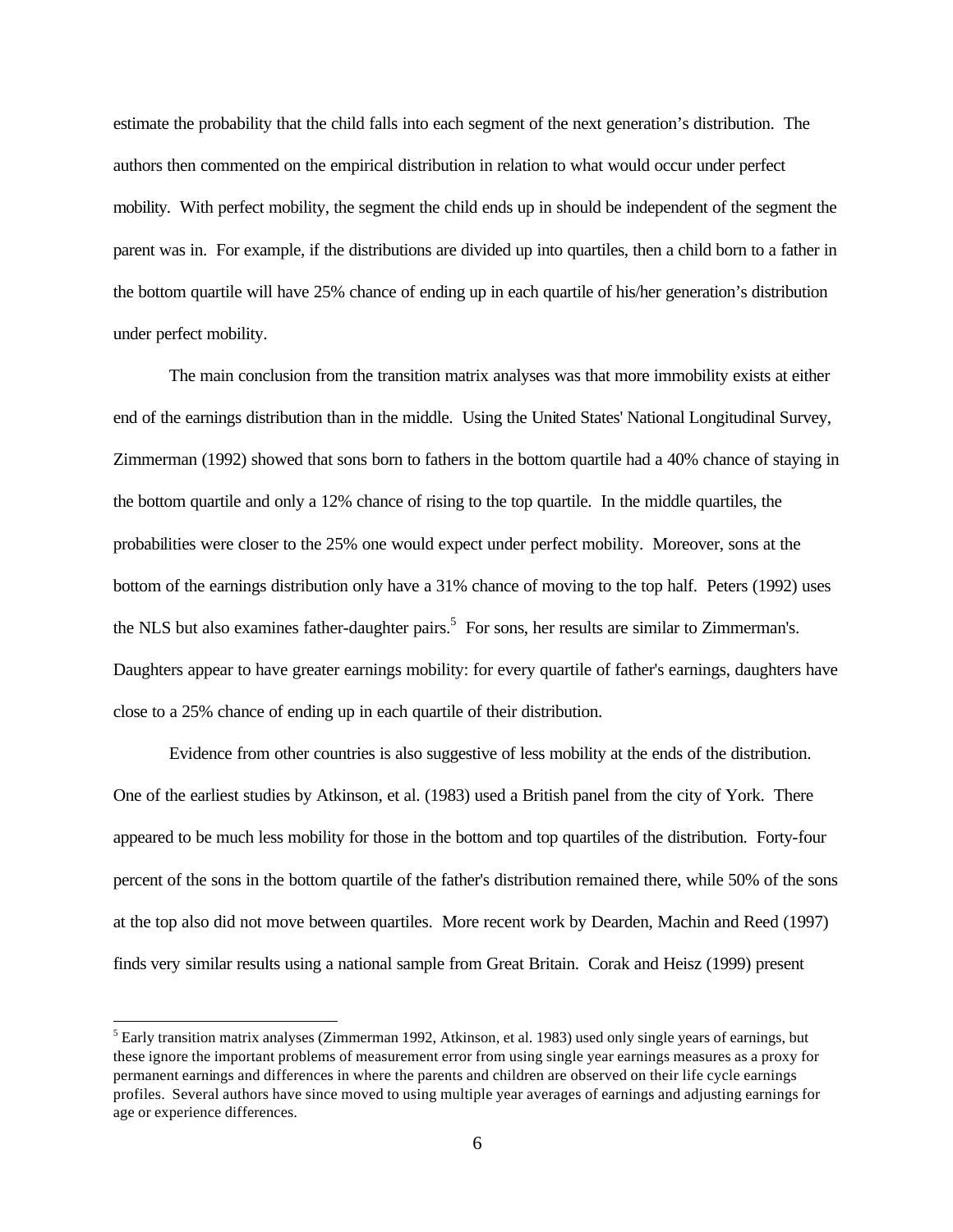results from a large sample of Canadian fathers and sons. In both quartiles and deciles, those at the top and bottom have a higher tendency to remain in the same group.

Although these studies conclusively point towards less than perfect mobility, it is not clear that the transition matrices represent a greater degree of mobility at one end of the distribution than the other. The transition matrices corresponding with perfect mobility imply parents' and children's earnings are independent. The empirical evidence and models of human capital transmission strongly indicate that this is not the case. A more appropriate null hypothesis would be to compare what a transition matrix would look like if the relationship between parent child earnings were the same in all parts of the distribution.<sup>6</sup>

Moreover, the transition matrices are biased towards finding more rigidity at either end by construction. Atkinson, et al. (1983) point out that because those in the bottom and top can only move in one direction, but those in the middle can move up or down, there will be greater probability of those born into the bottom and top remaining in those same segments. Corak and Heisz (1999) suggest dividing the data into smaller segments, such as deciles and single percentiles, and looking at the segments adjacent to the top and bottom. When looking at the second and ninth deciles, however, they find that the probabilities of remaining in those deciles are still higher than the chance that a person will move up or down. Breaking the data into such fine cells requires much larger sample sizes on parent-child paris than are available in most longitudinal data sets.

The second principal way differences in intergenerational mobility have been explored in the literature is through direct parameterization of the non-linearities. The majority of these studies have focused on testing whether low income parents are constrained in making human capital investments in their children, and hence, have a stronger intergenerational earnings relationship than high income parents. In a study using the PSID, Behrman and Taubman (1990) proposed that the relationship between father's and children's earnings might be quadratic. The greater the level of father's earnings, the less likely they

<sup>&</sup>lt;sup>6</sup> Construction of such a null hypothesis transition matrix requires assumptions about the joint distribution of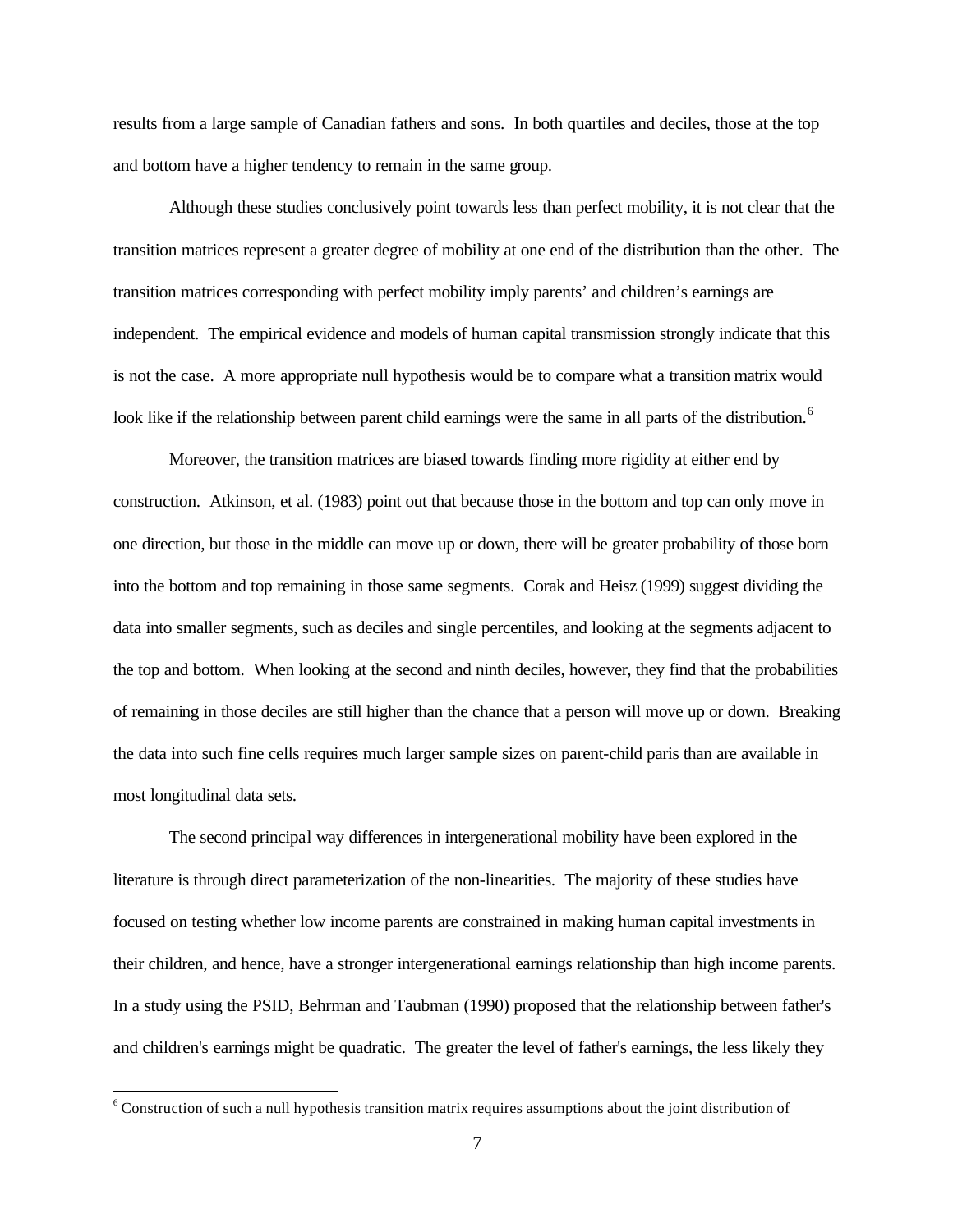will face constraints to investing in their children's human capital, and therefore the effect of father's earnings will diminish at high levels. An F-test for the non-linear specification does not reject it, but rather than having the effect of parental earnings decrease, it increases at higher levels of father's earnings and suggests less mobility at the top rather than bottom of the distribution.<sup>7,8</sup> Peters (1992) used a cubic specification in a similar analysis of NLS data. A test does not reject the cubic specification when compared to a linear one, but the table of results only gives the marginal effect of father's earnings.<sup>9</sup> There is no characterization of how this might differ across the distribution, or why one might expect it to follow a cubic relationship. While these parameterizations may characterize the relationship between father-child earnings better than a linear one, it is not at all clear that they are the correct ones either.

In addition to direct non-linear functions of father's earnings, a few authors have also tried to capture non-linearities by allowing the coefficient on father's earnings to vary for different groups. Mulligan (1997) investigates the implication of the Becker-Tomes model where only parents who can afford to make the optimal level of human capital investments in their children will make financial transfers to their children. Those who face constraints will not make such transfers. Therefore, if the liquidity constraints are binding, one will see a larger coefficient on father's log earnings in the sample that did not receive a transfer from their parent. In regressions using data from the PSID, Mulligan finds no consistently meaningful differences between the coefficient on log father's wage in each group and concludes that there are no meaningful differences in intergenerational transmission for those who face constraints and those who do not.<sup>10</sup>

earnings in the two generations.

<sup>&</sup>lt;sup>7</sup> Behrman and Taubman (1990), Table 3 and p. 123-4.

<sup>&</sup>lt;sup>8</sup> Solon (1992) also estimates the relationship between son's and father's log earnings with a quadratic in father's earnings. The coefficient on the square of father's log earnings is not significant.

<sup>&</sup>lt;sup>9</sup> See Tables 4 and 5 in Peters (1992).

 $10$  See Mulligan, p. 237-41.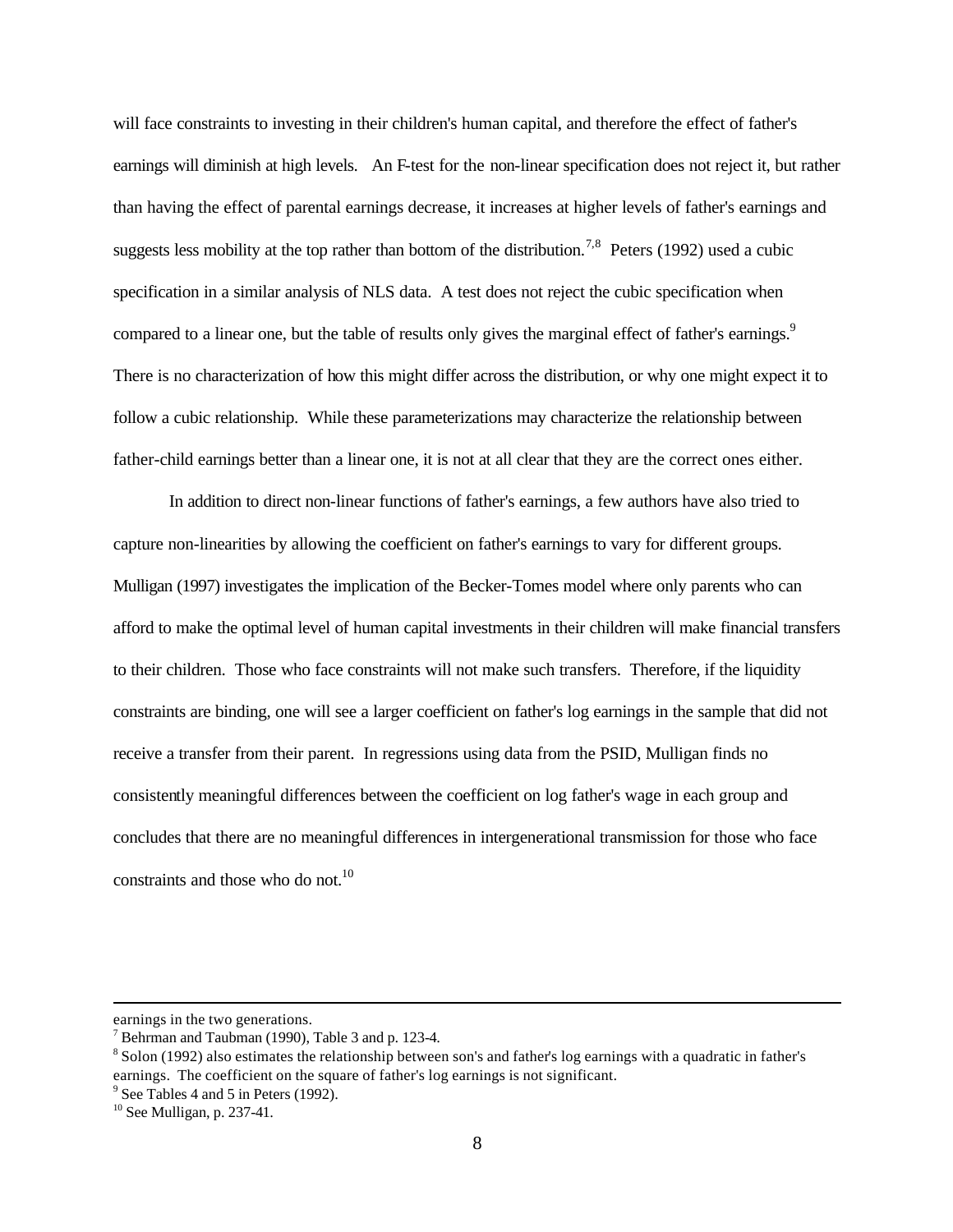Mulligan defines the families who are not constrained in making human capital investments by whether the son reports receiving or expecting to receive an inheritance of \$25,000 or more.<sup>11</sup> Just because parents were able to transfer large amounts of money to their children at the end of their life, however, does not mean that they did not face constraints at the time they were making human capital investments in their children. These investments tend to be large lump sum amounts, such as housing in areas with better school systems and paying for college tuition.<sup>12</sup> There may also be parents who are not observed to transfer such a large amount to their children, but who did not face constraints in making investments in their children's human capital.

Peters (1992) interacts the log of father's income and earnings with characteristics of the households, such as whether they were high or low income, came from large families, received welfare, and had a father attending college. There is some evidence that sons of fathers who had been to college have more mobility than those whose fathers did not attend college, but this effect does not carry over to daughters. Daughters of high-income fathers also seem to have greater mobility, as do non-whites. The background variables with which parental earnings are interacted, such as welfare receipt, having a broken home, having a father who attended college, and an indicator for families with earnings above the mean, are also likely to be quite collinear so it is unclear where the true effect lies.

Together these studies yield very mixed evidence on differences in earnings transmission. In all cases, however, the specifications impose a particular form for the non-linearity in the father-child earnings relationship, which may or may not be correct. So it is unclear whether or not the parameterization or non-linearities in general are being rejected.<sup>13</sup> More flexible estimation strategies

 $11$  In Mulligan's sample, 15 percent of the families face no contraints to human capital investment. This figure is consistent with other estimates of expected bequests. See McGarry (1999).

 $12$  Behrman and Taubman (1990) cite evidence from Zeldes (1989) and others that short-term liquidity constraints impede persons from smoothing consumption over the life cycle in the United States. This may mean that earnings at the time of critical educational investments, rather than permanent earnings are important.

 $13$  Han and Mulligan (2001) point out a number of biases that may also interfere with trying to parse out the effect of parents' earnings on children's earnings into the separate components of human capital investment (γ) and the inherited endowment (η). The analysis in this paper is focused on the combined effect,  $β$ .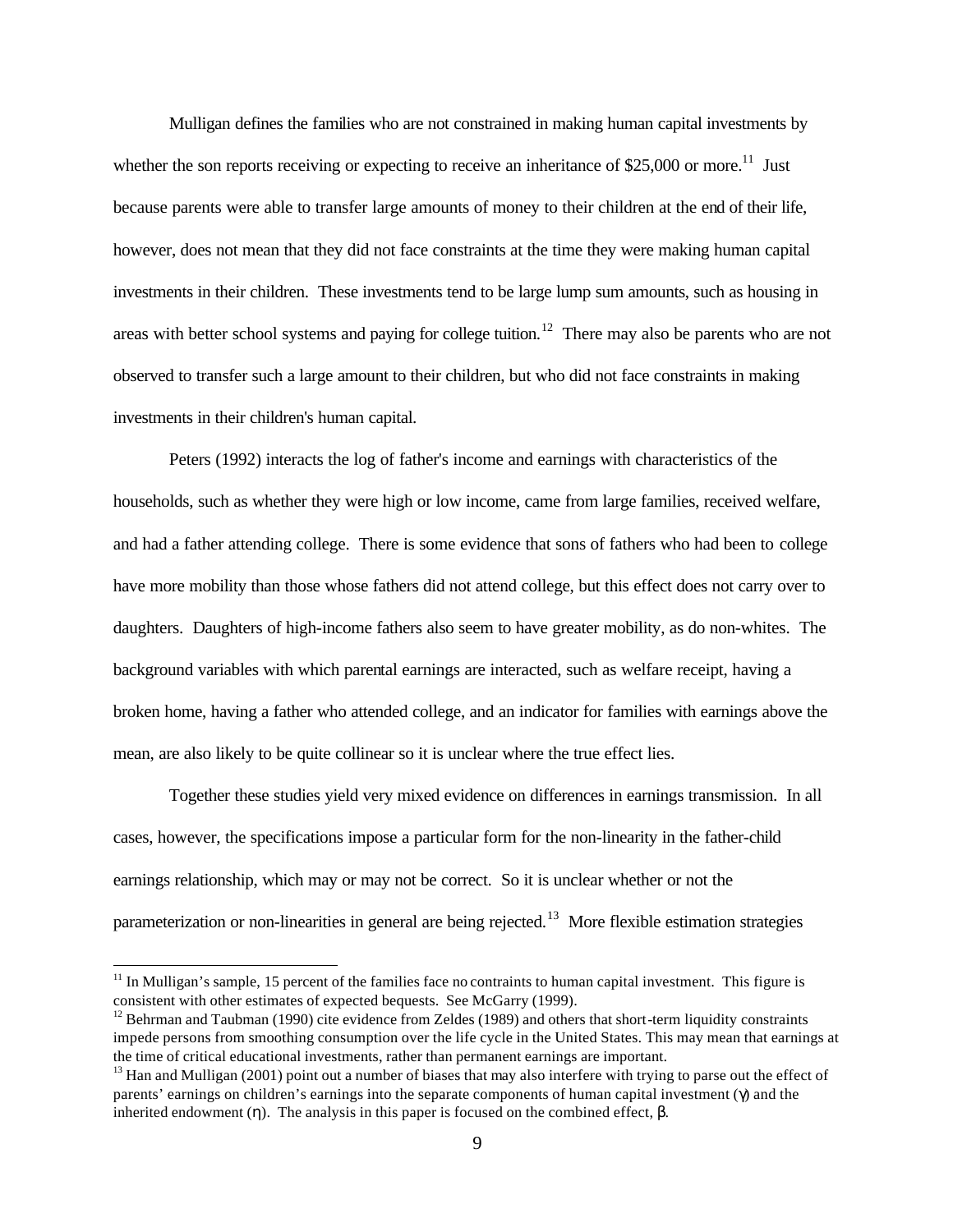which do not impose a structure on the relationship might yield a more reliable picture of differences in intergenerational mobility.

There is one paper which employs such a flexible analysis. Corak and Heisz (1999) use a nearest-neighborhood estimator of locally weighted least squares regressions on a sample of about 33,000 Canadian father-son pairs. They plot the nearest neighbor estimates for son's log earnings alongside those from a least squares regression on the same data. Not only does the least squares regression line lie outside of the 95 percent confidence interval for the semi-parametric estimates, but the semi-parametric relationship between father and sons earnings is very non-linear. At the very bottom of the distribution there appears to be either no relation or a negative relationship between father and son's log earnings, the relationship then increases steadily at higher levels of father's earnings, peaking at .3 at the median.<sup>14</sup> Their OLS estimate of the relationship yields a coefficient of .2.<sup>15</sup> Corak and Heisz conclude that the inverted V-shape for the relationship between father's earnings and the elasticity of son's earnings is consistent with the non-linearities postulated by theory in Becker and Tomes.

The results of Corak and Heisz (1999) prompt one to take another look at differences in intergenerational mobility across the distribution in the United States. The transition matrix evidence for the U.S. suggested substantial immobility at the top and bottom of the earnings distribution, but the bias towards finding less mobility because of ceiling and floor effects limits the conclusions one can draw. To date, the regression evidence is mixed and the tests of non-linearities have low power due to the restrictive parameterizations used in these analyses.

In the next section, differences in the intergenerational earnings relationship between fathers and sons and fathers and daughters are examined using semi-parametric estimates from locally weighted smoothed regressions. These smoothed semi-parametric relationships will be used to suggest a particular

 $14$  Corak and Heisz (1999), Figure 3a and p. 524.

<sup>&</sup>lt;sup>15</sup> ibid., p. 527. Solon (1992) demonstrates that  $\beta$ 's of .2 and .4 correspond with meaningful differences in intergenerational mobility: when  $β = 0.2$ , a son whose father is in the bottom 20% of the earnings distribution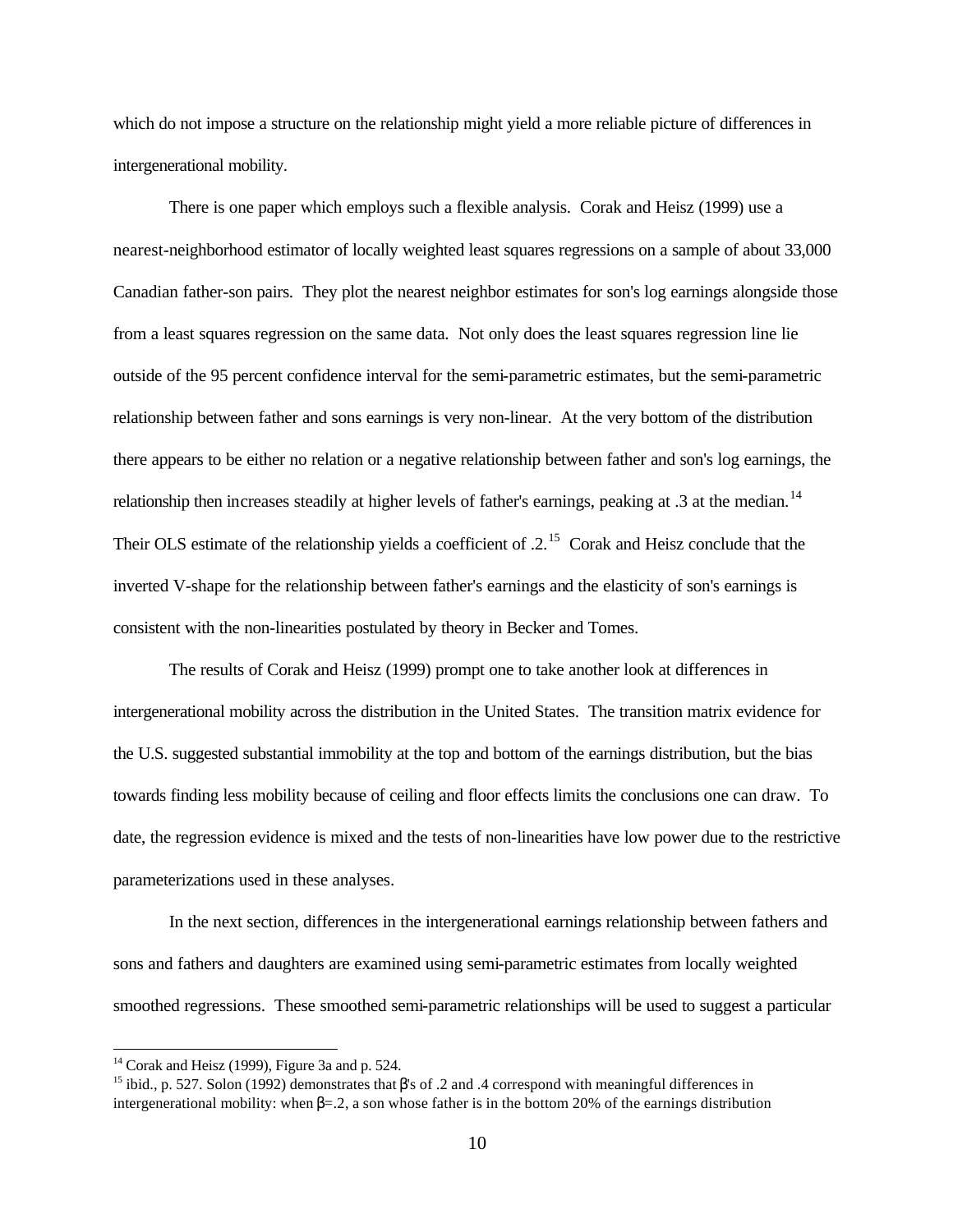form for a piecewise linear spline or other parameterization for the parent-child earnings relationship. An advantage of the spline is that one can include additional covariates to directly control for age differences and time effects. Moreover, using the spline estimates, testing whether or not the coefficients on different segments of the father's earnings distribution are equal offers a direct test as to whether or not the intergenerational earnings relationship is linear. The guidance from the semi-parametric estimates will minimize errors in specifying where the knots of the spline should lie.

## **IV. Data**

l

The sample consists of father-son and father-daughter pairs from the 1968-1993 waves of the Panel Study of Income Dynamics (PSID). The PSID started in 1968 and collected information on a representative sample of U.S. households, and a second sample focusing on poorer households. The survey collected information on the earnings, education and income of the household head and spouse as well as demographic information on each individual in the household. It is one of the longest and largest panels containing non-retrospective information on multiple generations of families in the United States.

I use both the representative SRC sample and the Survey of Economic Opportunity (SEO) oversample of poor households that comprised the first wave of the PSID. There has been significant attrition in the panel, both from the original 1968 households and as children split off from these households. The inclusion of the SEO sample will help compensate for the fact that individuals with low levels of education and from low income households have been more likely to attrite from the panel.<sup>16</sup>

To ensure correct father-child matching, the sample only includes children under 18 living in 1968 households.<sup>17</sup> After eliminating children who are never observed as either a household head or wife in the PSID, children who die, and fathers who are self-employed, there are 2,092 father-son and 2,326 father-

has a .37 chance of having earnings above the median, but only a .24 chance if  $\beta$ =.4.

<sup>&</sup>lt;sup>16</sup> See Fitzgerald, Gottschalk, and Moffitt (1998), p. 342-343.

 $17$  No distinction is made between biological and non-biological fathers in this sample.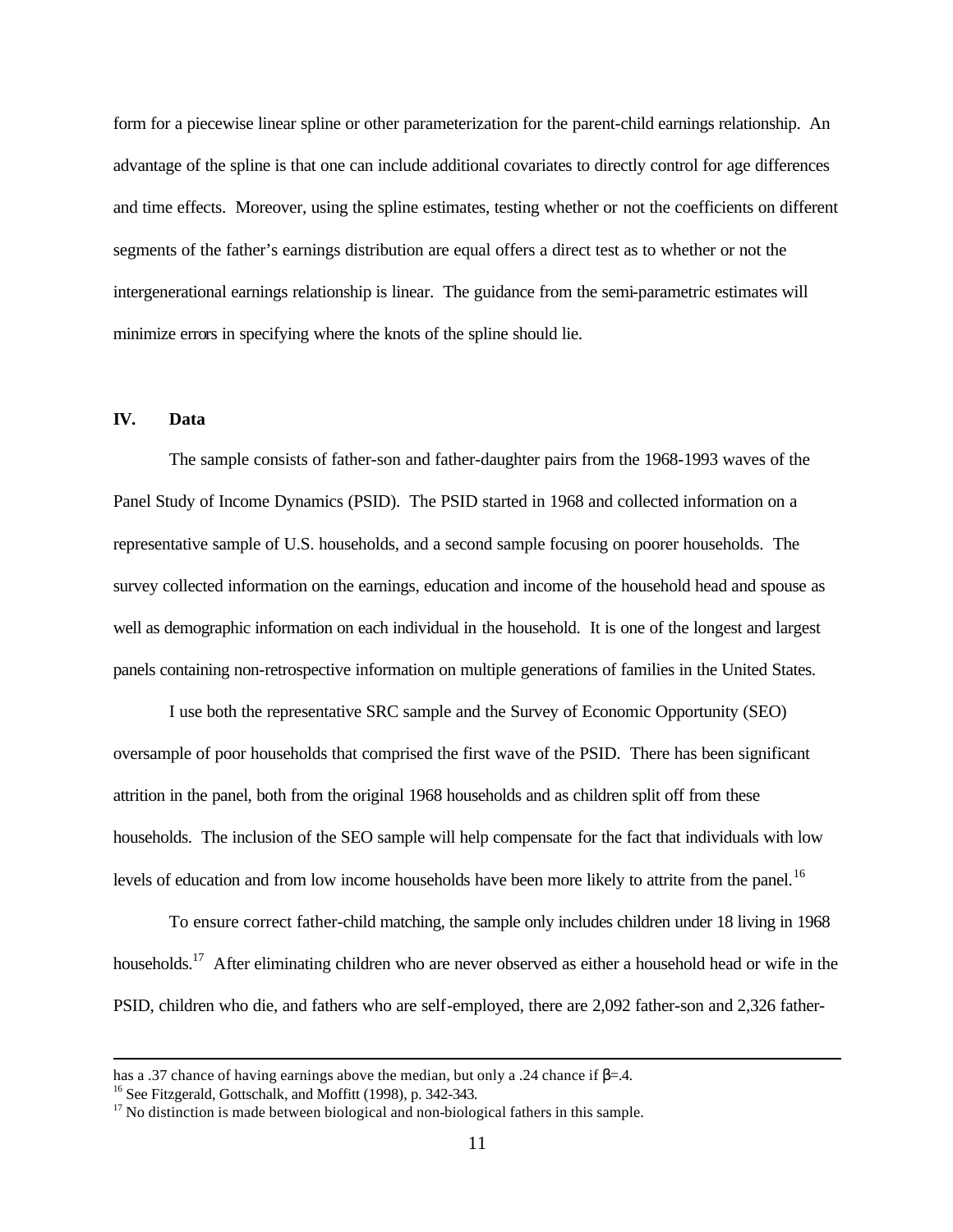daughter pairs in the sample. The focus is on father's rather than mother's earnings, because fathers are the principal earners in most households, providing on average 89% of the household's earnings.<sup>18</sup> Lillard and Kilburn (1997) have shown that conditional on father's earnings, mother's earnings has no effect on son's earnings and little effect on daughter's earnings, so the exclusion of mother's earnings is unlikely to impart much bias.<sup>19</sup>

One of the main issues in estimating the degree of intergenerational transmission is obtaining good measures of earnings and income. Both the Becker-Tomes model and several authors stress that permanent earnings rather than the year-to-year reports typically found in survey data is the correct measure to use. Solon (1992), Zimmerman (1992), and Altonji and Dunn (1991) demonstrated how using multiple year averages of parental income or earnings can reduce the downward bias from transitory variation in earnings. Therefore, I take an average of annual earnings reports over five years for the fathers and over three years for sons and daughters. To be included in the sample, there had to be at least two years of non-missing earnings information in any of the PSID waves from 1969-1993 for the adult child after they have left their 1968 household. For fathers, there had to be at least three years of nonmissing earnings information between 1968-72.

To the extent that even multiple year observations on individuals only capture part of their earnings history, the age differences also will affect the estimates. Thus almost all models employ some adjustment for age. Following most other authors who have examined intergenerational mobility in the PSID, I take father's earnings from the 1968 through 1972 waves. The objective of taking the earliest waves is to minimize the difference between the stages of life cycle at which parents and children's earnings are measured. An added advantage of using the first five waves is that the sample of fathers will be the least

 $<sup>18</sup>$  Conditioning on fathers' earnings means that single mothers and their children are excluded from the analysis.</sup> While they are disproportionately in the bottom of the distribution (mean earnings for my sample of single mothers in the 1968-72 waves is about \$11,000), 127 mother-son and 84 mother-daughter pairs would be added to the sample. I repeated the analyses including these pairs in the sample and their inclusion did not change the results.

 $19$  In results not presented here, using family earnings instead of father's earnings produced similar results. These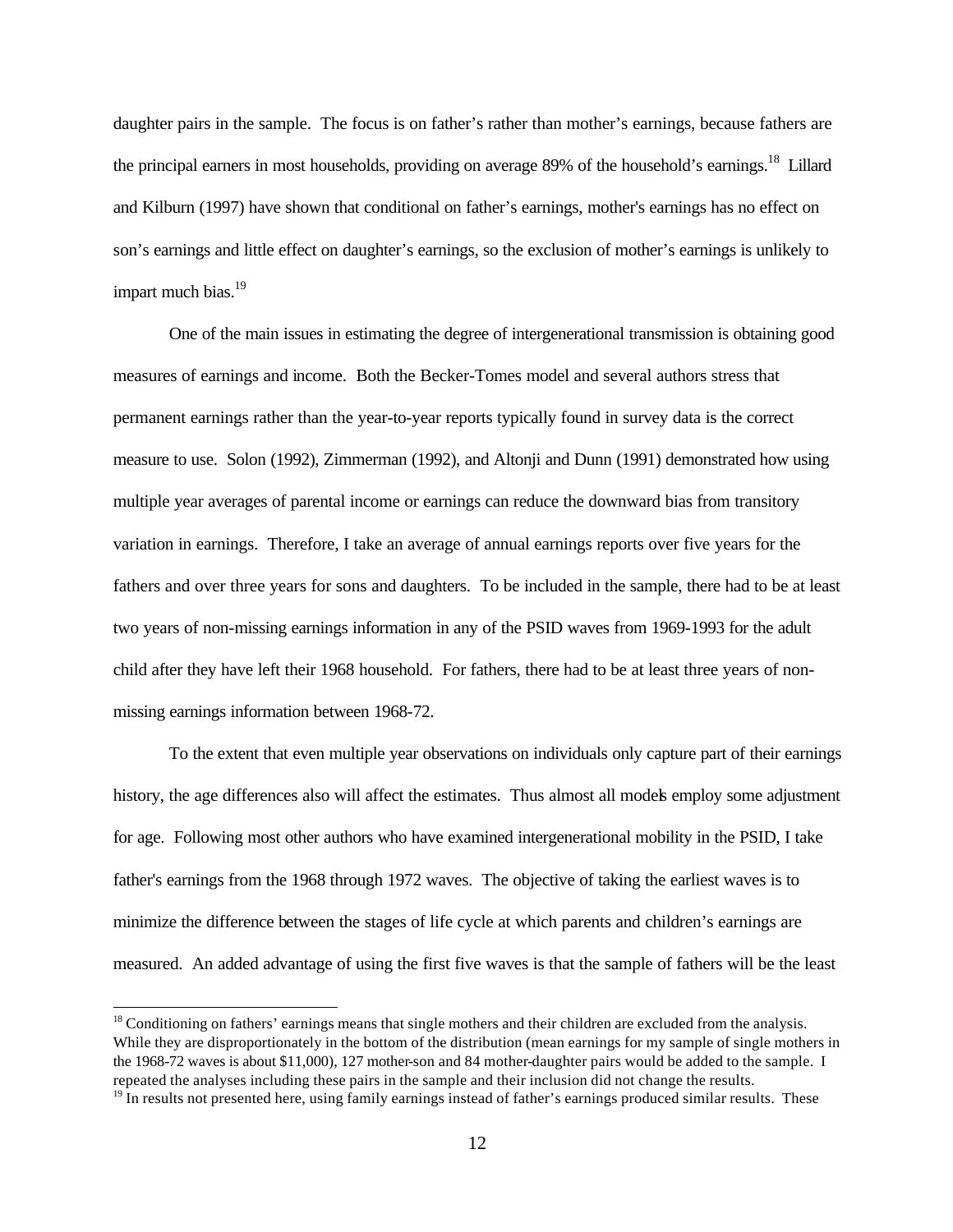affected by attrition. Earnings are ignored before age 24 and after age 65, when the degree of participation in the labor market may be very different than in an individual's prime earnings years. By imposing the age and non-missing earnings restrictions on the sample, 444 of the father-son pairs and 385 of the father-daughter pairs were eliminated from the sample.

I further limit the sample to persons with a full-time commitment to the labor force.<sup>20</sup> The labor supply restriction will preclude confounding low earnings at a full time job with low annual earnings because of less than full-time labor supply.<sup>21</sup> When I condition on being a full-time worker during the years in which earnings are measured, it eliminates 632 of the daughters in the sample, but only 183 sons. Another 200 daughters and 227 sons are excluded because they have missing labor force participation data. Missing or low labor force participation of the father resulted 342 fewer father-son pairs and 316 fewer father-daughter pairs. For the empirical analysis, this leaves a sample of 1689 father-child pairs, 896 of whom are sons and 793 who are daughters.

There is some concern that the results for daughters may be biased by selection into the labor force. The difficulty in controlling for heterogeneity in female labor force participation has prompted many authors to limit their intergenerational analyses to fathers and sons.<sup>22</sup> If the selection into the labor force for daughters is positive, it may inflate the returns to human capital for daughters and raise the estimate of β, thus understating the degree of intergenerational mobility. If less able women are more likely to work because they have less attractive prospects in the marriage market, then negative selection may reduce the measured effect of intergenerational transmission of human capital through father's earnings. What matters, however, is whether or not there is differential selection of daughters across the distribution of

estimates are available upon request from the author.

<sup>&</sup>lt;sup>20</sup> The persons had to have usual weekly hours of at least 35 hours per week for 50% of the years in which they report earnings.

 $21$  Selecting on women with a strong commitment to the labor force will also minimize the fluctuations in permanent earnings which might result from women dropping in and out of the labor force for childbirth. Women who work fulltime may be less likely to drop out of the labor force for long periods of time.

<sup>&</sup>lt;sup>22</sup> Behrman and Taubman (1985), Altonji and Dunn (1991), Peters (1992), Couch and Dunn (1997), Warren and Hauser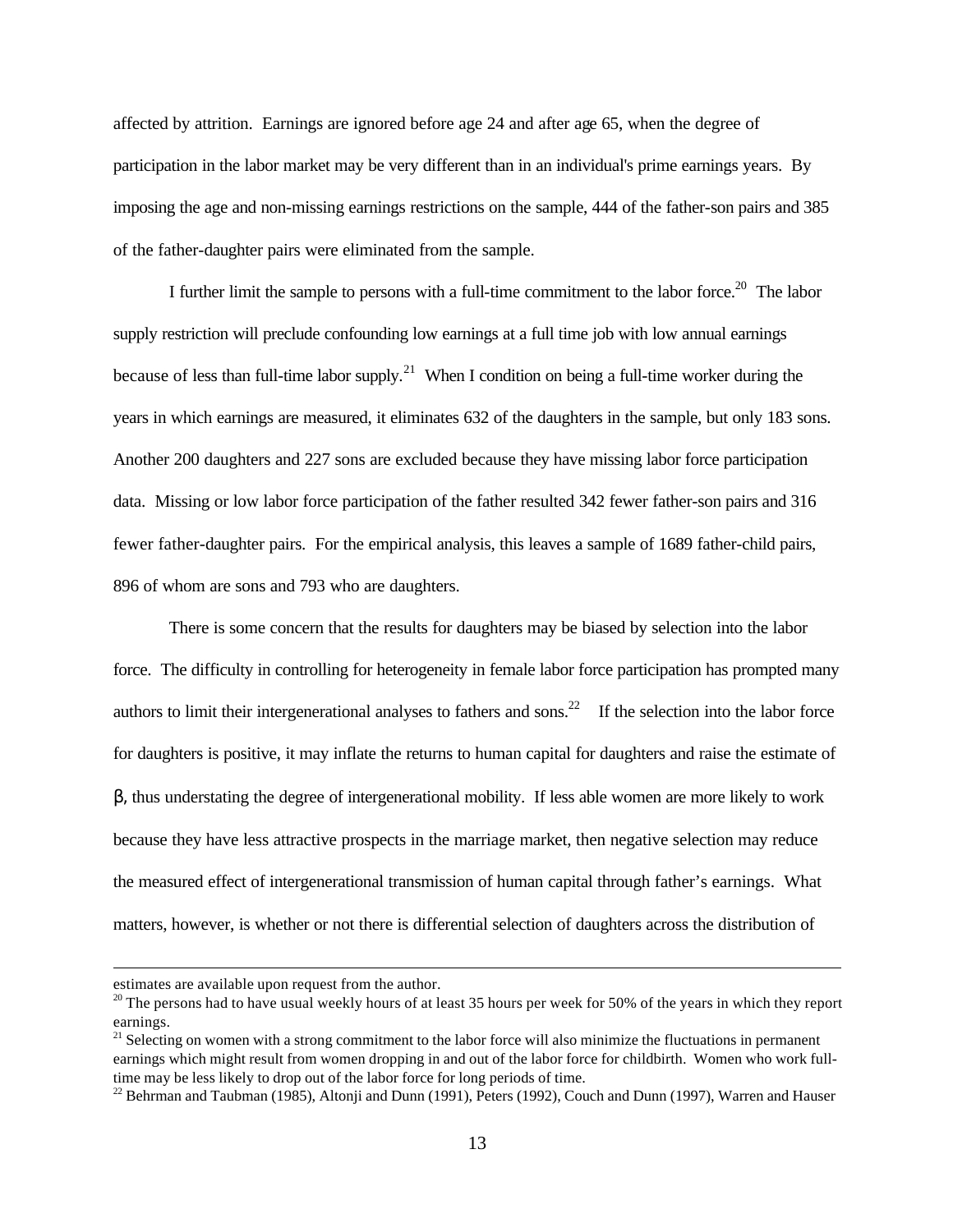father's earnings. In the analysis, the degree of intergenerational mobility is determined by how these women do relative to one another, not relative to men. If the selection affects all women equally, then it may not affect the relative comparisons across the distribution.

When I look at the decrease in the daughters' sample due to either not working or low labor force participation, there are differences in daughter's labor force participation by father's earnings quartile. A higher fraction of daughters whose fathers are in the top half of the earnings distribution work full-time. In the top two quartiles of father's earnings distribution, between one-fifth and one-quarter of the otherwise eligible father-daughter pairs are dropped from the sample because the daughters do not work full-time. Over 30% of daughters whose fathers' earnings were below the median, however, were excluded because they did not work full-time. A full structural model of labor supply is beyond the scope of this paper, but a comparison of education differences in daughters who are excluded from the sample for not working full-time with those that are in the sample suggests that any selection operating through human capital investment is positive across the distribution of father's earnings. In every quartile of father's earnings, daughters with full-time participation in the labor market have significantly higher levels of education than those who are excluded for low labor supply.

Table 1 presents summary statistics for age and earnings of fathers, sons and daughters.<sup>23</sup> For more than 67% of the sample, I have observations on five years of father's earnings. The average age of fathers over this period is 40, when they are in the middle of their prime earnings years and on the portion of the age-earnings profile where it flattens out.<sup>24</sup> In the father-son sample, father's average annual earnings was \$33,812. The lowest earner averaged \$4,357 and the top earner made \$113,151. Father's average earnings was \$34,455 and ranged from \$6,114 to \$119,393.

<sup>(1995)</sup> and Lillard and Kilburn (1997) look at both sons and daughters.

 $^{23}$  All earnings data are adjusted to 1992 dollars using the CPI for 1967-92; the PSID earnings data refer to your earnings in the last year and therefore earnings in the 1968 survey correspond to 1967.

<sup>&</sup>lt;sup>24</sup> See Chapter 4 in Mincer (1974).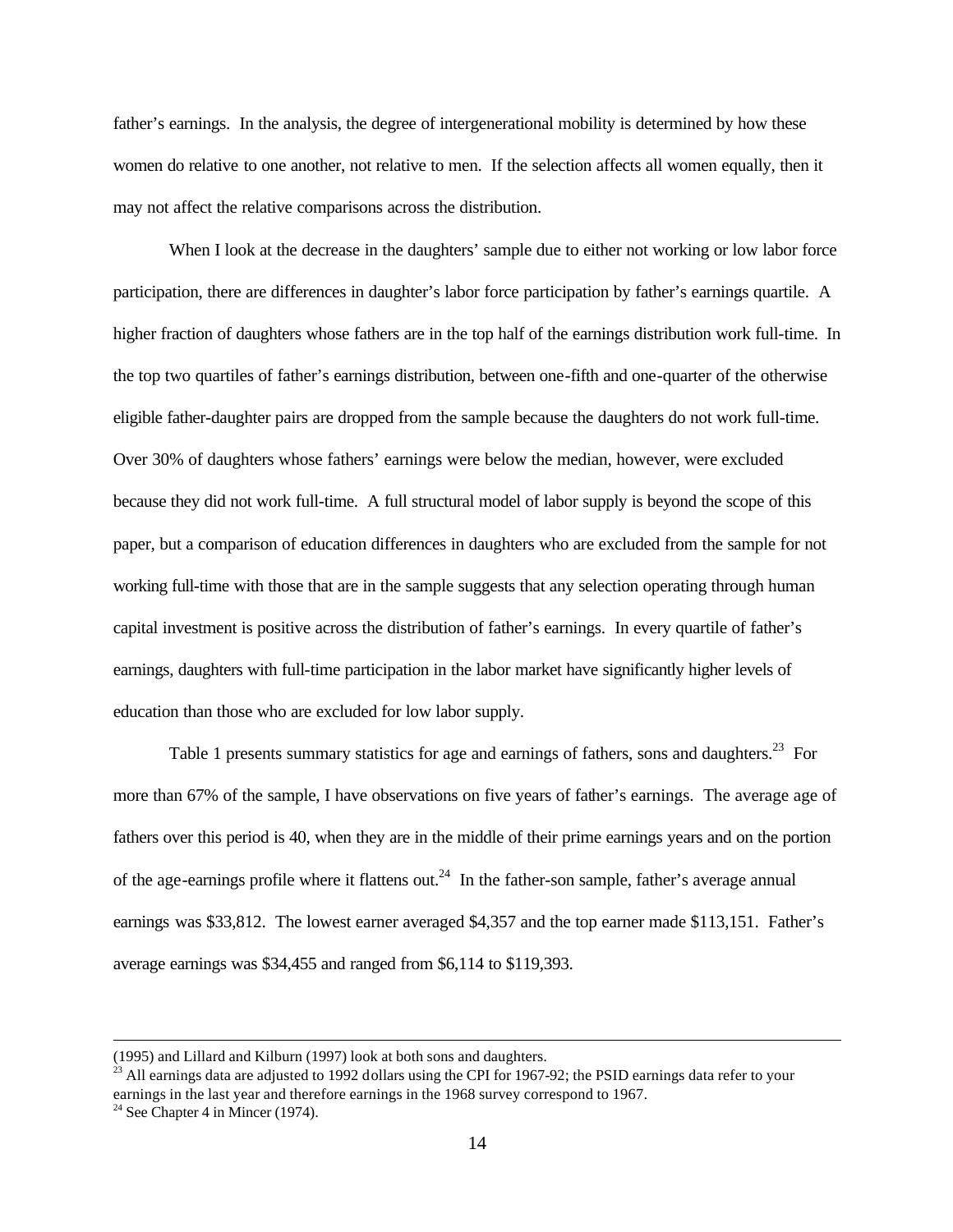For the children's sample, there is a tradeoff between trying to take the observations when they are farthest along on their life-cycle earnings path and sample attrition. I average earnings over three years and take the latest available average for each son or daughter. Indicator variables are included in the regression for the year at which the child's earnings is observed to control for business cycle effects. For over 60% of the sample, the earnings data were taken from 1990-92, and only for 8%, were earnings pre-1986. I take 3-year averages instead of 5-year averages for the adult sons and daughters to preserve as many observations as possible.

The average age of sons is 33, 3.5 years older than the sample of eldest sons from the 1984 PSID examined by Solon (1992). At the mean, sons earned \$30,147 and their earnings range from \$1,568 to \$124,142. Daughters are approximately the same age, and not surprisingly, earn less. Mean earnings for daughters is \$21,134 and ranges from a low of \$1,661 to a high of \$178,098. The mean earnings of sons and daughters in the sample is lower than mean earnings for a comparable group in the U.S. population, according to data from the 1992 Current Population Reports.<sup>25</sup> This is likely the result of including the poor and minority oversample in analysis. If the PSID sample is limited to sons and daughters who were in the 1968 representative sample, the mean for PSID sons is approximately the same as in the Current Population Report, and for PSID daughters, the means are much closer.

One concern with using the PSID is attrition in the panel over time. Fitzgerald, Gottschalk and Moffitt (1998) find that persons with lower education levels or from lower income households are much more likely to have attritted from the PSID. Still, the authors find that such observable characteristics, while being significantly related to the probability of attrition, explain at most 10% of the attrition in the PSID samples, and by some estimates, as little as 2-3% of the attrition. They conclude that any bias in estimating intergenerational relationships is likely to be small. The attrition of sample members from the

<sup>&</sup>lt;sup>25</sup> Mean earnings for male, full-time, year round workers aged 25-44 was \$34,636 in 1992, according to author's calculations using figures reported in the U.S. Bureau of the Census's Current Population Report, Series P-60. The mean for a similarly defined sample of females was \$24,602.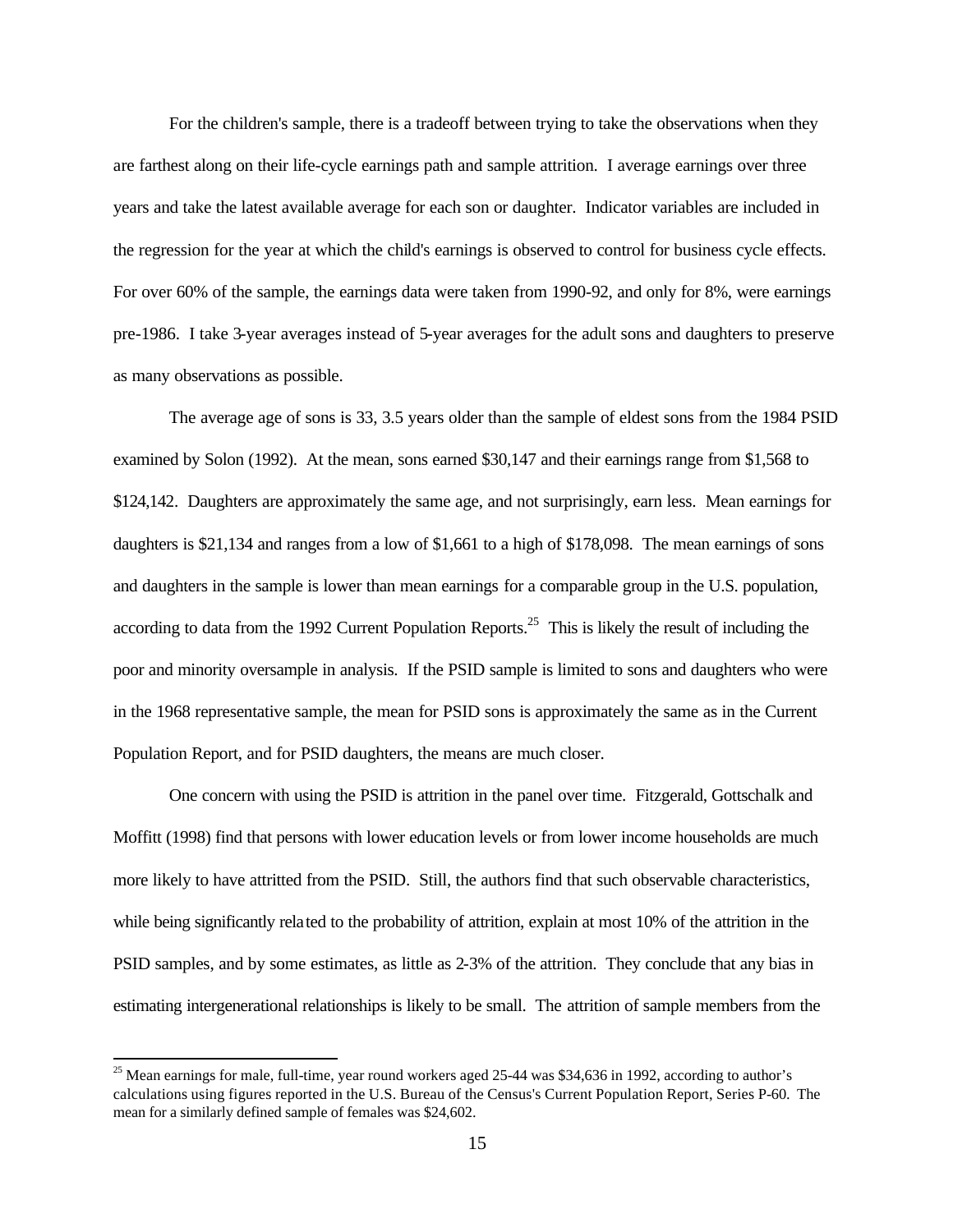bottom of the parental earnings distribution is one motivation for including the oversample of poor households in the analysis.

The sample in this paper is defined very similarly to past intergenerational analyses using the PSID. This is borne out by comparing the results of OLS regressions in Table 2 of children's log earnings on father's log earnings and a quadratic in the children's and father's ages with results in the literature. For sons, Solon (1992), Zimmerman (1992), and Behrman and Taubman (1990) all find a coefficient of .4 on father's log earnings and the coefficient in Table 2 is also .4. Shea (1999) has similar estimates on intergenerational mobility for daughters and obtains a coefficient of .45 on father's log earnings, which is similar to my estimate of .42. Generally, the OLS regression results in Table 2 suggest that the sample used in this paper can be considered comparable to those used in past analyses of intergenerational mobility in the U.S.

### **V. Empirical Results**

l

To examine the functional relationship between father's log earnings and children's log earnings, I estimate the relationship between father-son and father-daughter earnings using a semi-parametric technique. The semi-parametric technique creates smoothed values of the log of children's earnings from father's log earnings using linear nearest neighbor estimates which does not impose a specific form by which the slope might change over the distribution of father's earnings.<sup>26</sup> The estimation procedure uses 15% of the sample on either side of each observation.<sup>27</sup> Since complete spans are censored at the bottom and top of the distribution and therefore the estimates are not as well behaved, I drop fathers with the

<sup>&</sup>lt;sup>26</sup> These models are estimated using Stata's "running" procedure.

<sup>&</sup>lt;sup>27</sup> The span value is .3 or 30% of the observations overall (15% on either side). This bandwidth is larger than the default of .26 suggested according to the formula given by Sasieni and Royston (1998), but when the semi-parametric plots are estimated using this smaller bandwidth, they produce curves that appear undersmoothed, but are otherwise approximately the same shape.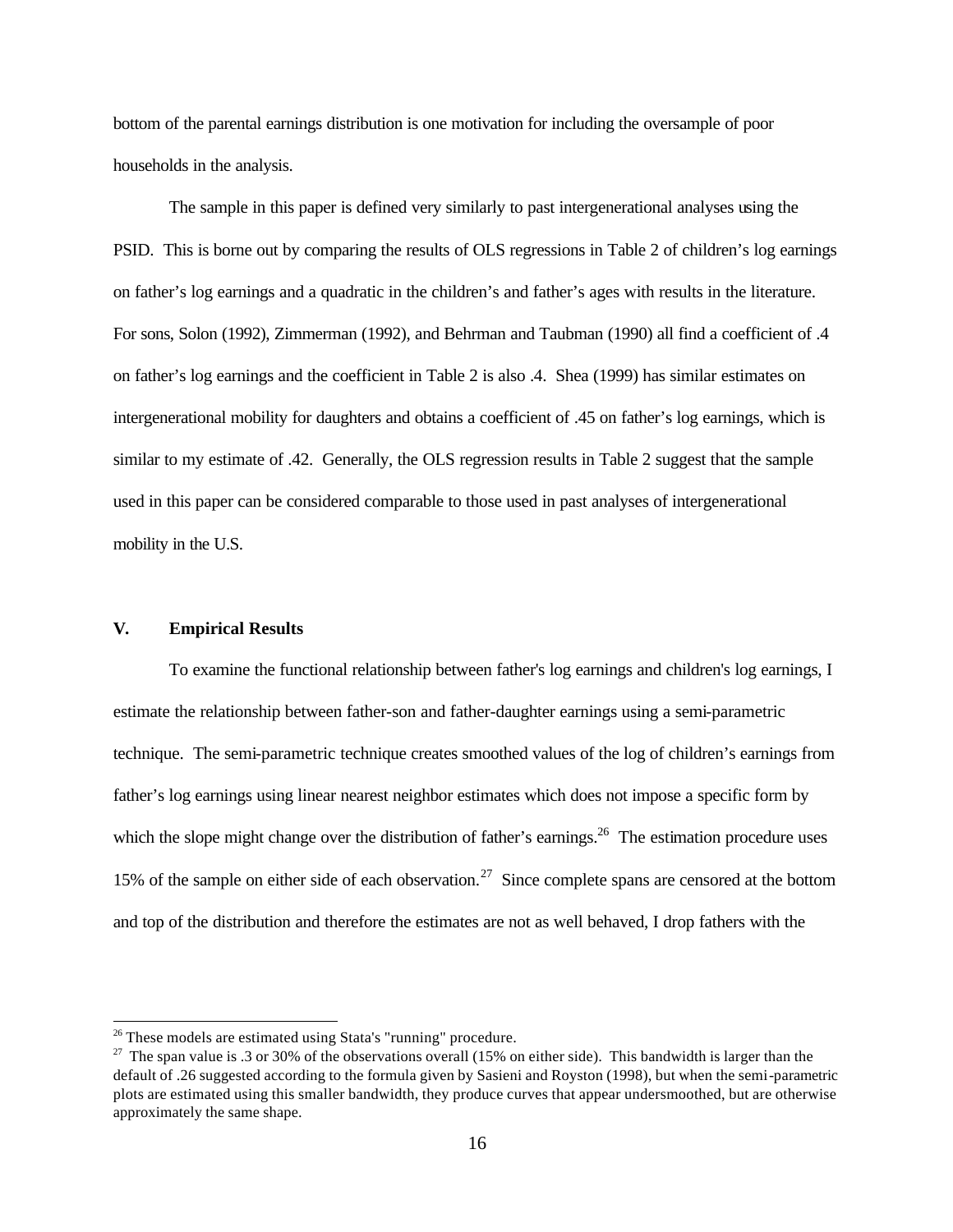lowest and highest 5% of earnings from the sample when plotting the estimated relationships between father-child earnings.

The slope of the lines are an estimate of  $\beta$ , the degree of intergenerational earnings transmission. Children's earnings are independent of their father's when the slope of the line approaches zero, and there is complete immobility as the slope approaches one. If the slope of the smoothed semi-parametric relationship between father's and son's or daughter's earnings is steeper over a certain portion of the distribution, this will suggest a parameterization that can be estimated in a framework in which the nonlinearities may be tested directly.

I also estimate 95% confidence bands for the smoothed estimates of offspring's earnings to describe the precision of the estimates and compare it with the graph of the ordinary least squares line. If the semi-parametric estimates are reasonably precise and the OLS line lies within the confidence interval, then one cannot necessarily say that this approach offers a better depiction of the relationship between parent and child earnings.

To account for age effects, I compute an age-adjusted log earnings measure. Separate OLS regressions of log earnings on age and age squared were estimated for fathers, sons and daughters.<sup>28</sup> The predicted value of log earnings at the mean age in the sample was then added to the individual-specific residual to obtain the age-adjusted earnings measure.

The results are in Figure 1. The lower set of lines is the estimated intergenerational log earnings relationship between fathers and daughters; the upper set of lines is for fathers and sons. The heavy line in Figure 1 gives the relationship between father's and son's/daughter's log earnings. The thinner lines surrounding them are the 95% confidence bands, and the straight lines are the estimated linear relations from Table 2.

 $28$  This same technique was used by Peters (1992). Quartic specifications in age were explored but did not predict earnings any better than the quadratic specifications.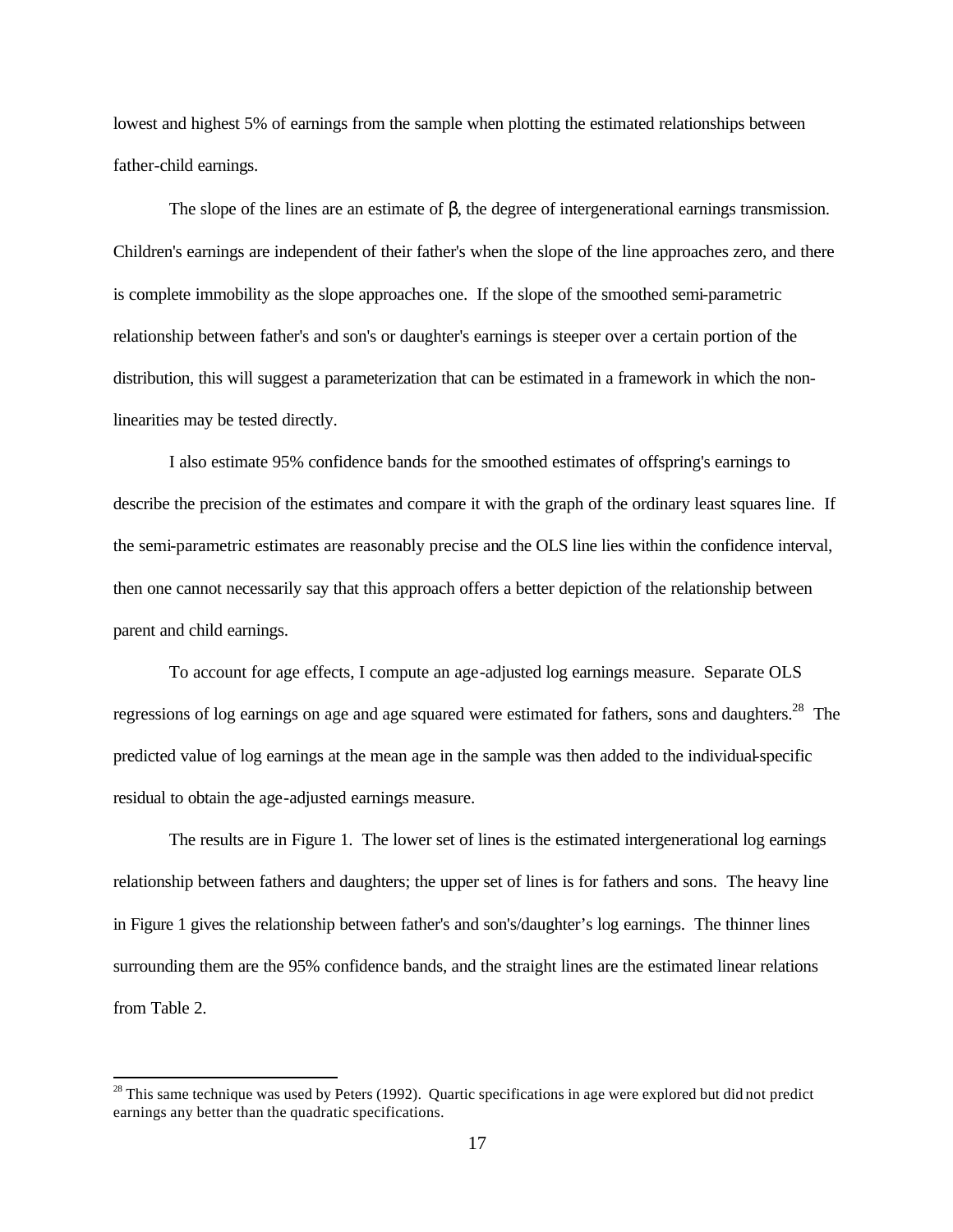The relationship for sons has a steady upward slope and from looking at the figure, the slope appears to get steeper where father's log earnings reaches 9.98. The relationship seems to flatten out again when father's log earnings reaches 10.7. This range corresponds with the  $26<sup>th</sup>$  through the  $80<sup>th</sup>$ percentile of the father's earnings distribution. Over this middle segment of the distribution, the semiparametric estimate is steeper than the linear estimate. At the bottom and very top of the distribution, the semi-parametric estimates are flatter than the least-squares estimate. Still, the least-squares line lies within the semi-parametric estimate's confidence interval over most of the distribution, thus indicating that the semi-parametric estimates are not significantly different than the linear intergenerational earnings relationship for sons. The lack of precision in the non-linear estimates in such a small sample, however, may be interfering with the ability to distinguish between the linear and semi-parametric estimates of the intergenerational earnings relationship for fathers and sons.

For daughters, the semi-parametric estimate is flatter through the first quintile of the father's log earnings distribution, until log earnings equals 9.8, and then becomes steeper through the rest of the distribution. The semi-parametric estimate is not very smooth through the middle of the father's log earnings distribution, which makes it difficult to interpret whether there is an increase in the slope of the relationship. There is some suggestion that the slope flattens out after father's log earnings reaches 10.6, but it does not become distinctly flatter as in the case for sons. Again, the OLS line is almost always within the 95% confidence band for the semi-parametric relationship.

These semi-parametric estimates of son's and daughter's earnings as a function of their father's earnings suggest a slightly steeper slope through the middle of the distribution, but the shape is more like a piecewise linear spline rather than a cubic or quadratic relationship.<sup>29</sup> For both sons and daughters, the estimated relationships are not far off from those obtained from OLS regressions, but this may simply

 $29$  A cubic specification was estimated, however, it did not predict earnings as well at the bottom of the distribution.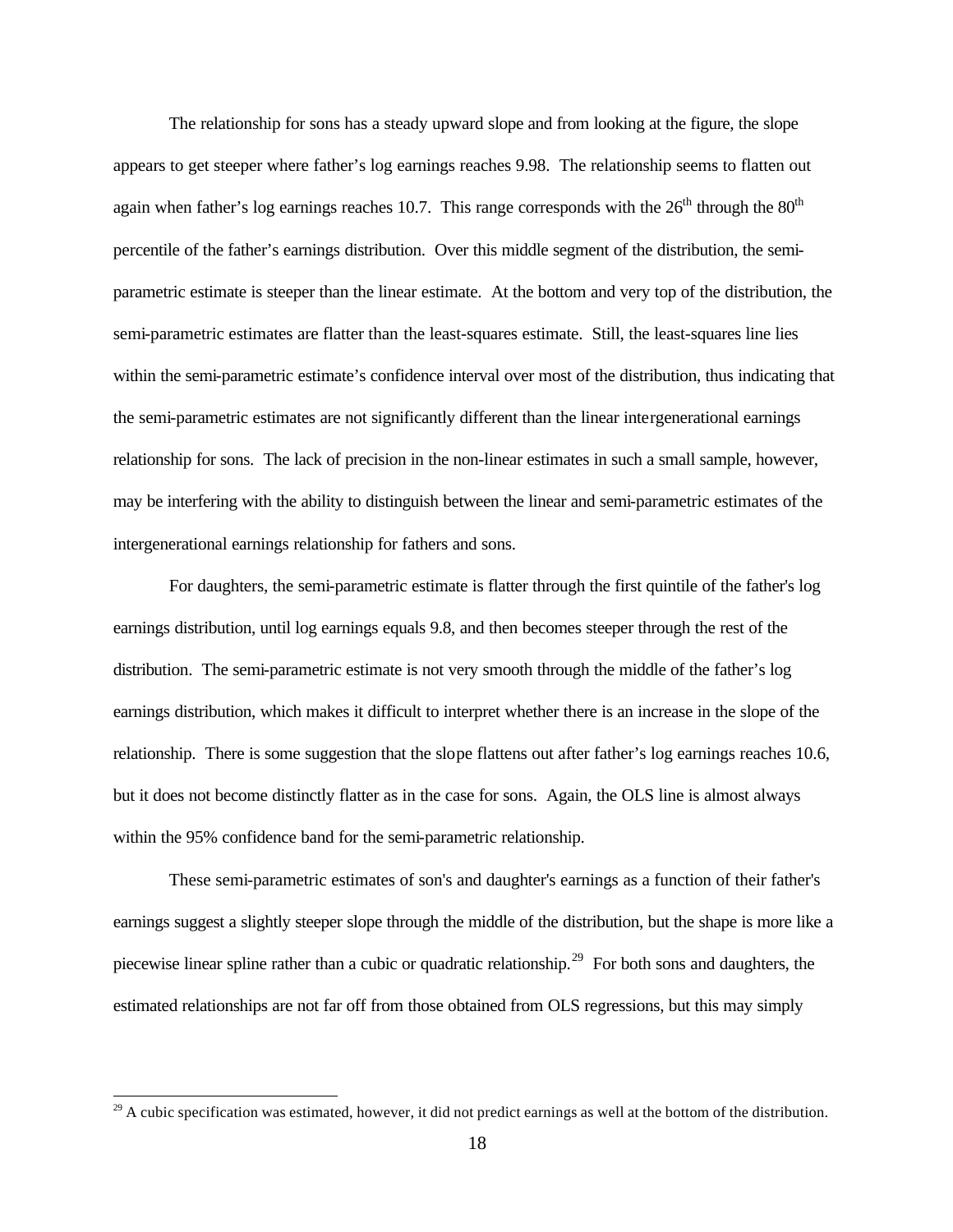reflect the lack of precision in the semi-parametric estimates. Regardless, the results are not suggestive of a poverty trap, where the slope is steepest at the bottom of the distribution.

To further test whether these differences in the degree of intergenerational mobility matter, I estimate linear splines, using where the semi-parametric graph appears to change slopes as a guide for where to set the knots. If the knots are reasonably specified, one can test whether or not the coefficients are equal across the different segments. The splines are estimated first separately for sons and daughters, and then, since the lines in Figure 1 are roughly parallel and the changes in slope at the bottom of the distribution are not too far apart, a set is estimated in which sons and daughters are pooled.

In Figure 1, the change in slope for sons appears to correspond with father's log earnings of 9.98 and 10.7 or about \$21,600 and \$44,400, respectively. For daughters, the slope appears steeper after the first quartile and father's earnings rise above \$18,000. The imprecision makes it difficult to discern whether the slope is steeper between 9.8 and 10.6, so I allow that segment to have a different slope and test to see if it is significantly different than the slope for the top half of the distribution. When pooling sons and daughters, I set the knots at 9.98 and  $10.6^{30}$ 

Table 3 gives the results from the splines for father-son pairs, the results for fathers and daughters are in Table 4, and the pooled results are in Table 5. All the regressions include controls for both the father's and the child's age and age squared, and indicators for the year in which the child's earnings were measured.

For sons, the slope coefficient on father's log earnings in the middle part of the distribution is .58, more than double the slope in the bottom half of the distribution and also larger than that for the top quintile. It is also bigger than the OLS estimate of the coefficient on father's log earnings. Since the Ftest did not reject that the coefficients for fathers whose log earnings were between 9.98 and 10.7 and those whose earnings were greater than 10.7 were equal, spline estimates from a regression in which

 $30$  Using either 9.8 and/or 10.7 instead, both the point estimates on father's log earnings and the tests for non-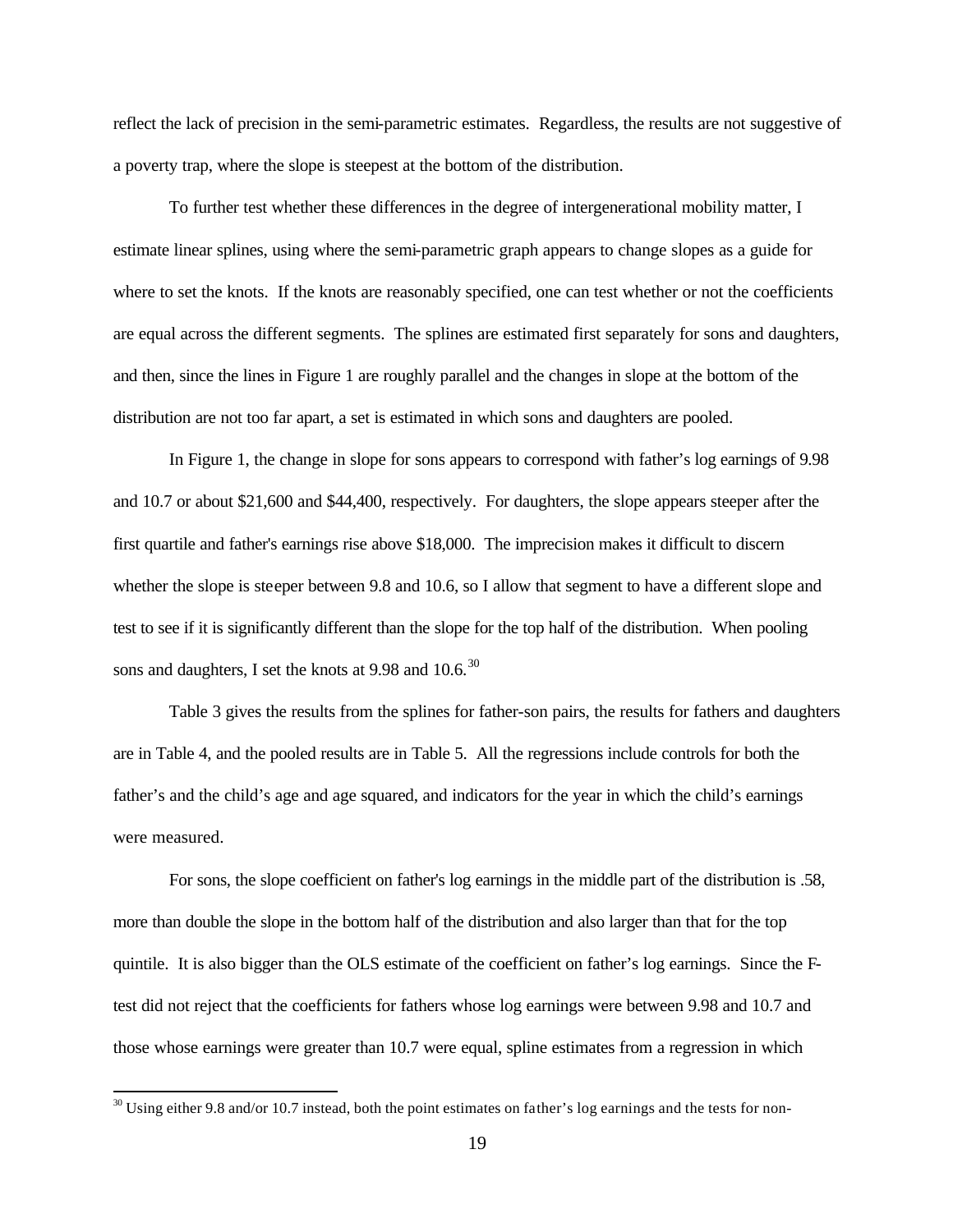these two groups were combined are in the second column of Table 3. In both specifications, the F-tests for equality of the coefficients indicate that the slope at the bottom of the distribution of father's earnings is significantly lower than the coefficient for the middle and upper portions of the distribution.

The results in Table 4 indicate that the effect of father's earnings on daughter's earnings is also not the same across the distribution. In the bottom quintile, the coefficient on father's log earnings is not significant and is less than one-half the size of the coefficients on the other two segments. The coefficient for the bottom of the distribution is much lower than the OLS estimate. The coefficients for the segments where father's log earnings are between 9.8 and 10.6 and greater than 10.6 are close at .50 and .55, respectively, and are larger than the least squares estimate of .42.

The F-tests indicate that the intergenerational earnings relationship for daughters is significantly different at the 5% level over the distribution of father's earnings. As in the case of sons, the pairwise Ftest for the upper two segments of the distribution indicated that the coefficients on father's log earnings were not significantly different, so they were combined and the second set of spline estimates are in the right-hand column of Table 4. Again, at the bottom of the distribution, father's earnings have no effect on daughter's earnings, but in the upper portion of the distribution there is a strong effect.

The results in Table 5, where sons and daughters are pooled, corroborate the findings in Tables 3 and 4. An indicator for female is included to shift the intercept down for daughters. The effect of father's earnings at the bottom of the distribution is .19 in column 1 and .17 in column 2, less than half the degree of intergenerational earnings transmission observed in the middle and upper parts of the distribution. The slope on the bottom quartile of the distribution is estimated precisely enough in this larger sample to be significantly different from zero. The larger sample also yields more precise estimation of the segment at the top of the distribution. The F-tests in column 1 indicate that there is weak evidence of father's earnings having less impact on children's earnings in the top quintile of the distribution (rejecting

linearities produce similar results.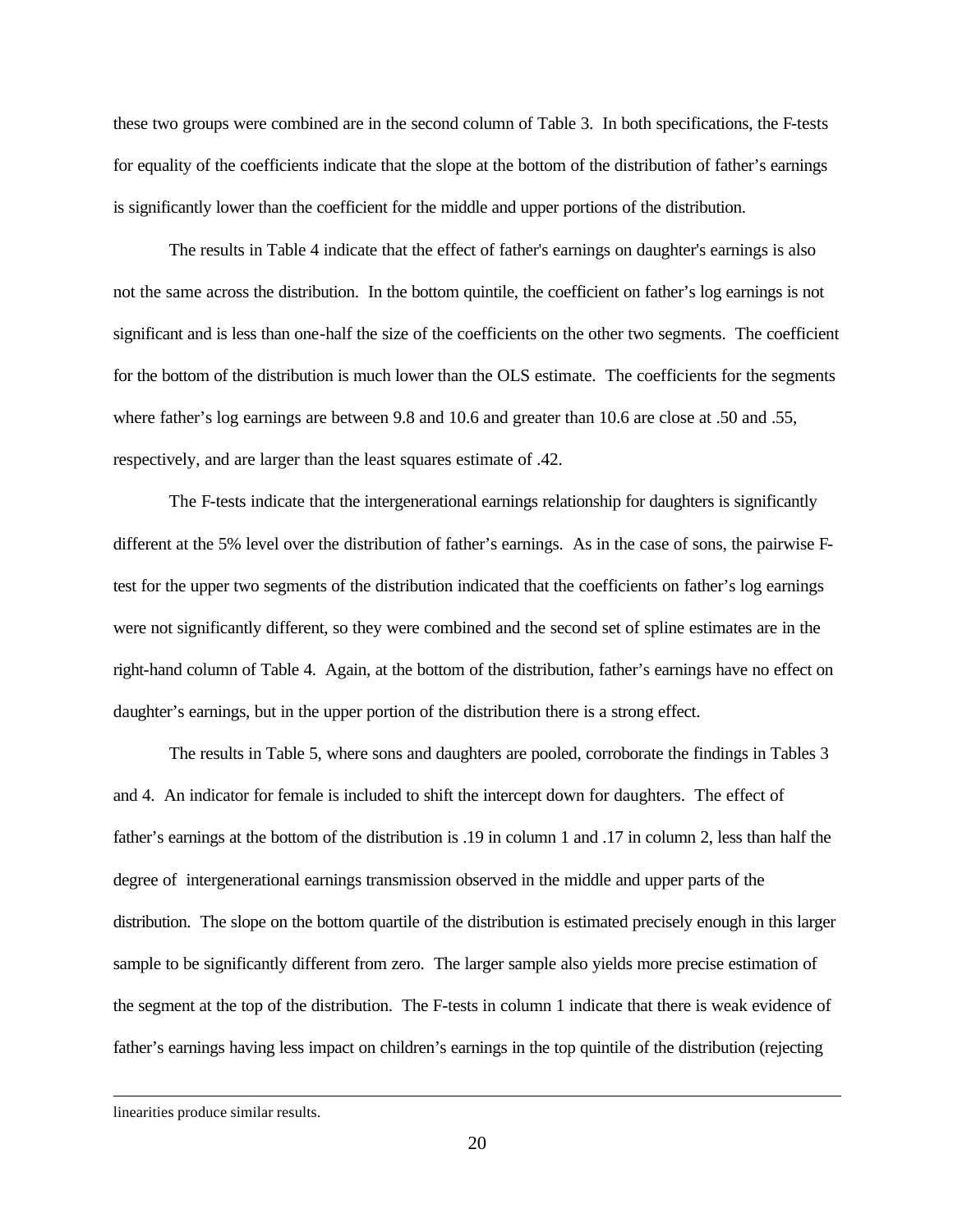equality of the coefficients at 10%). In both columns 1 and 2, the estimates strongly reject that the degree of intergenerational earnings transmission is the same in the bottom quartile as in the rest of the distribution.

The spline estimates provide some evidence that the relationship between father-child earnings in the United States is not constant, whereas the semi-parametric estimates in Figure 1 did not. One concern is that the locally weighted regressions from which the relationship in Figure 1 was derived were estimated on a very small sample and as a result, are imprecise. While no larger sample is available, the graphs and splines were re-estimated for a number of alternative samples and with alternative earnings definitions and produced largely similar results. Using non-recession years to measure sons and daughters' earnings (cutting off the sample with the 1989 wave), using family earnings instead of father's earnings, using only observations where 3 years of children's earnings and 5 years of father's earnings were available, and excluding the oversample of poor households did not appreciably change the coefficients on father's log earnings or the test results for non-linearities.<sup>31</sup>

As noted by Corak and Heisz (1999), the U.S. has less intergenerational earnings mobility for sons than Canada as measured by OLS, and as described in Gottschalk and Smeeding (1997), more inequality. So why does the U.S. relationship in Figure 1 appear more linear? In Corak and Heisz's graph of the nonlinear relationship between Canadian father's and son's earnings (see their Figure 3a), the least-squares estimate is outside of the non-linear estimate's confidence interval over the majority of the distribution rejecting a linear specification. Yet despite the results in Tables 3-5, Figure 1 does not indicate significant non-linearity. This difference may be due to the data used in each analysis. Corak and Heisz have access to linked father and son earnings from tax records for an extremely large and representative sample of Canadian males.<sup>32</sup> No such administrative, large, representative data are available for the United States.

 $31$  Available from the author upon request.

 $32$  Corak and Heisz (1999) use 334,018 father-son pairs for their transition matrix analysis and a random subsample of 33,660 of these pairs for their semi-parametric and regression analyses.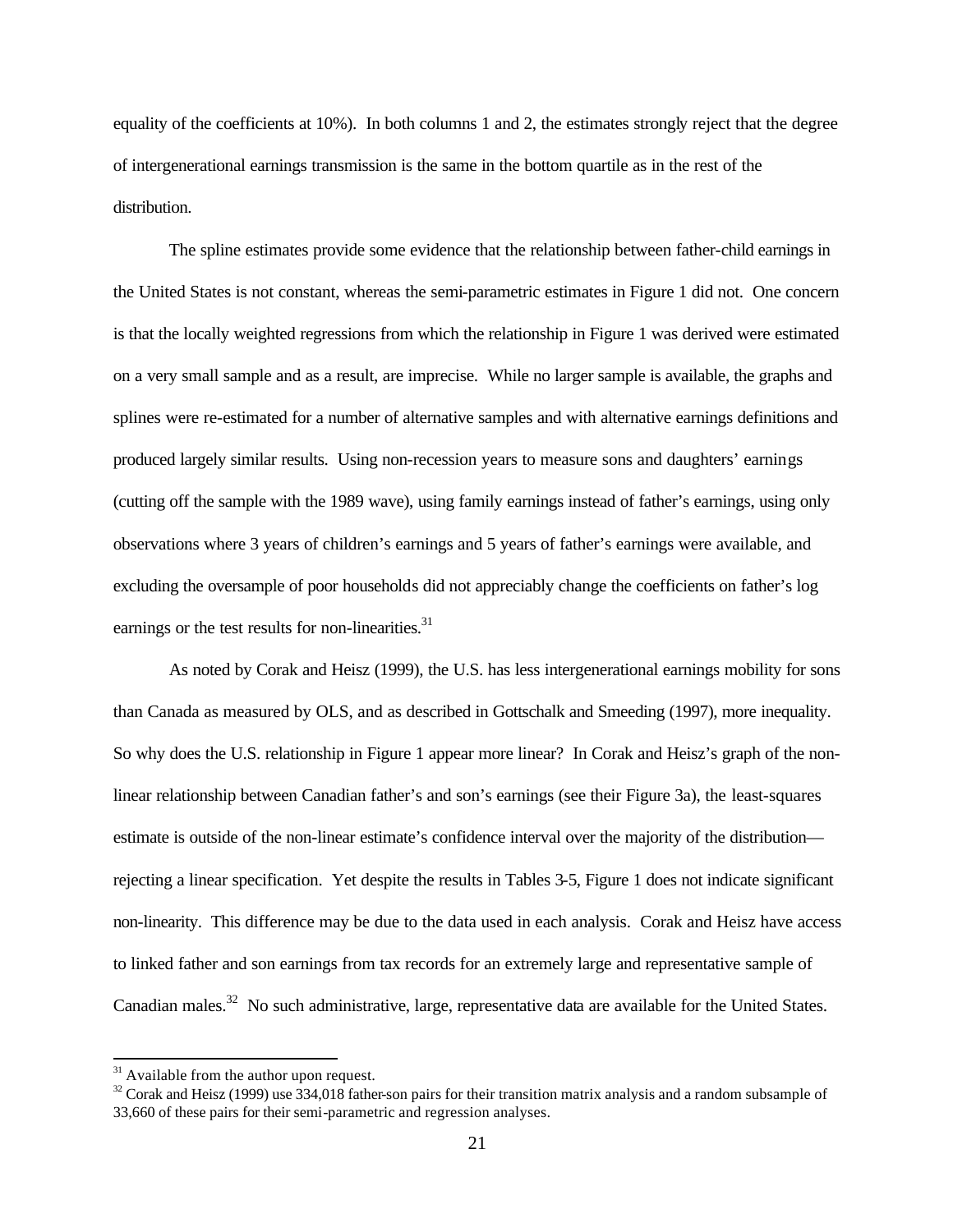The PSID provide the best available data for such an intergenerational analysis in the United States, but yield a much smaller sample of father-child pairs. The precision of the graphical estimates in a larger sample may reveal these differences to be significant.

The relative differences in scale and the way the coefficients change is consistent with there being greater within-generation earnings inequality in the U.S. Although children whose fathers were at the bottom of the earnings distribution have less earnings transmission in both countries, Corak and Heisz's estimate of the degree of earnings transmission at the bottom of the Canadian distribution is .1, indicating more mobility than in the U.S. where the estimate from this analysis is .2.

Middle class families in the United States also have a much higher degree of intergenerational earnings transmission from parents to children—and less mobility—than in Canada. In Canada, the maximum estimated degree of earnings transmission is .3, which is lower than the U.S. estimates of .5 to .6. What also differs is where the relationship becomes steepest and the proportion of the distribution with a high degree of earnings transmission. In Corak and Heisz's sample, families just below the median have the greatest degree of persistence in earnings followed by increasing mobility at high levels of father's earnings. For both women and men in the U.S., the shift to less intergenerational mobility (more transmission) occurs around the bottom quarter of the father's earnings distribution and persists well beyond the middle of the father's earnings distribution. One possible explanation is that costs of human capital investment constrain U.S. parents in the middle of the earnings distribution more than in Canada.

## **VI. Conclusion**

This paper aimed to document whether intergenerational earnings transmission differed across the distribution of father's earnings in the U.S. The semi-parametric techniques used in this paper are an improvement over previous work that had analyzed differences in intergenerational earnings mobility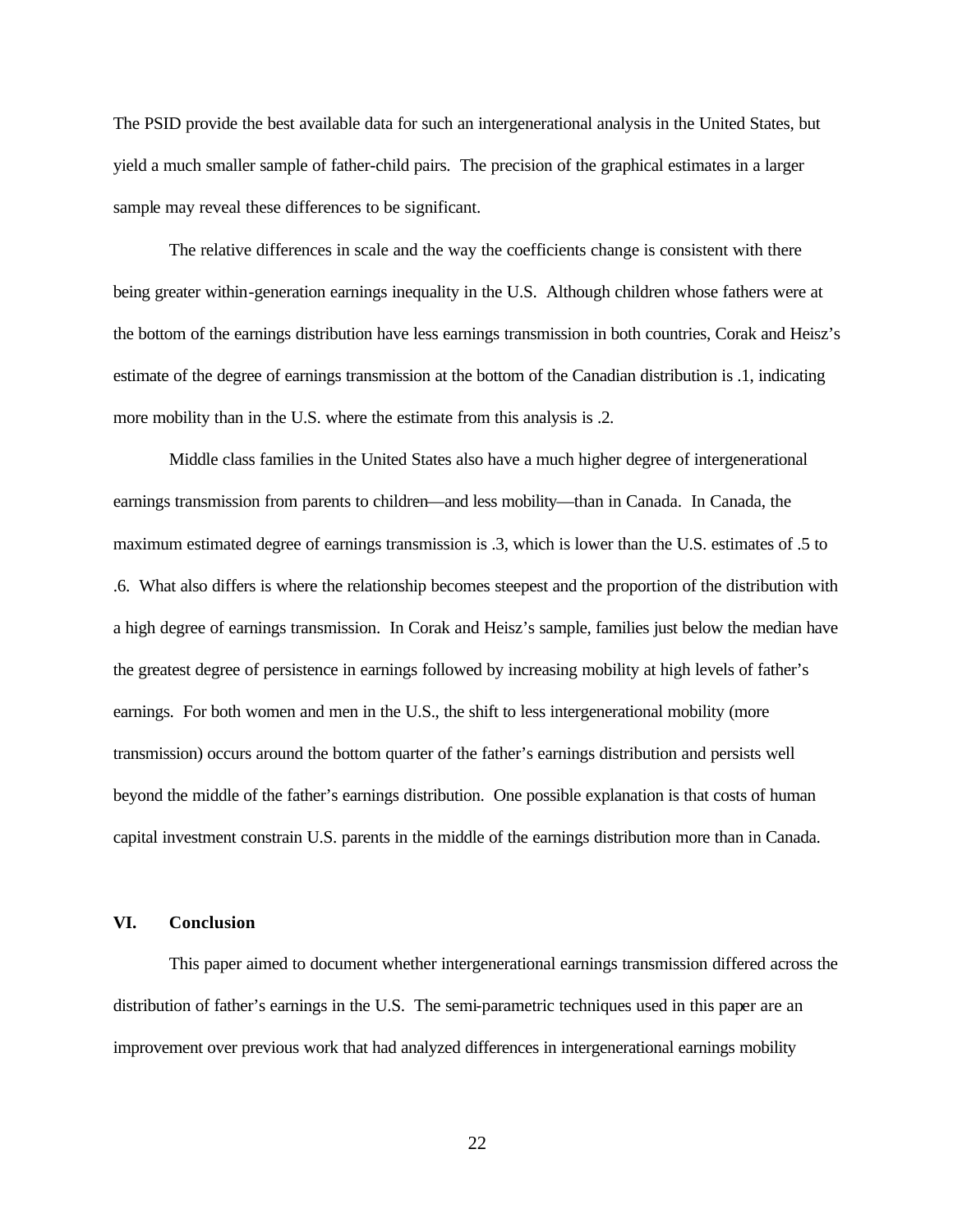because they were not subject to the floor and ceiling bias of transition matrices and because they did not impose a particular functional form for non-linearities in the relationship.

While the results in Figure 1 cannot reject linearity, this may be the result of a lack of precision from such a small sample. More direct tests for linearity in the spline regressions indicate that the degree of intergenerational transmission of earnings is lower at the bottom of the father's earnings distribution. In comparison, the results from using a linear specification to estimate the degree of intergenerational mobility results in understating the degree of mobility for the bottom of the distribution and overstating the degree of earnings mobility for those above the  $25<sup>th</sup>$  percentile of the earnings distribution.

As mentioned in Section 2, there are other explanations for finding less earnings mobility in the middle and upper parts of the distribution. One is that the effect of increased endowments at higher levels of earnings on the demand for human capital investment is greater than the reduction in liquidity constraints. Therefore, the parents of the poorer child will be less constrained in making the lower optimal level of human capital investment for their child, while those from the median household will be more constrained.

Another possible explanation may be due to the increase in disparity between the wages of more highly skilled and less skilled workers. Earnings of less skilled workers have remained fairly flat over the past two decades, while earnings of more highly skilled workers have grown rapidly. If parents failed to foresee these rela tive changes in the returns to various levels of human capital investments, then parents at the bottom of the earnings distribution may have underinvested in their children's human capital. If these children are more likely to do worse than their fathers, then the regression estimates will show a weaker relationship between father's and children's earnings for this portion of the distribution.

If a larger data set containing earnings for both parents and children were available, perhaps the graphical estimates would have provided more definitive evidence. Nonetheless, the regressions presented strong evidence of less earnings transmission at lower levels of father's earnings. Further investigation of

23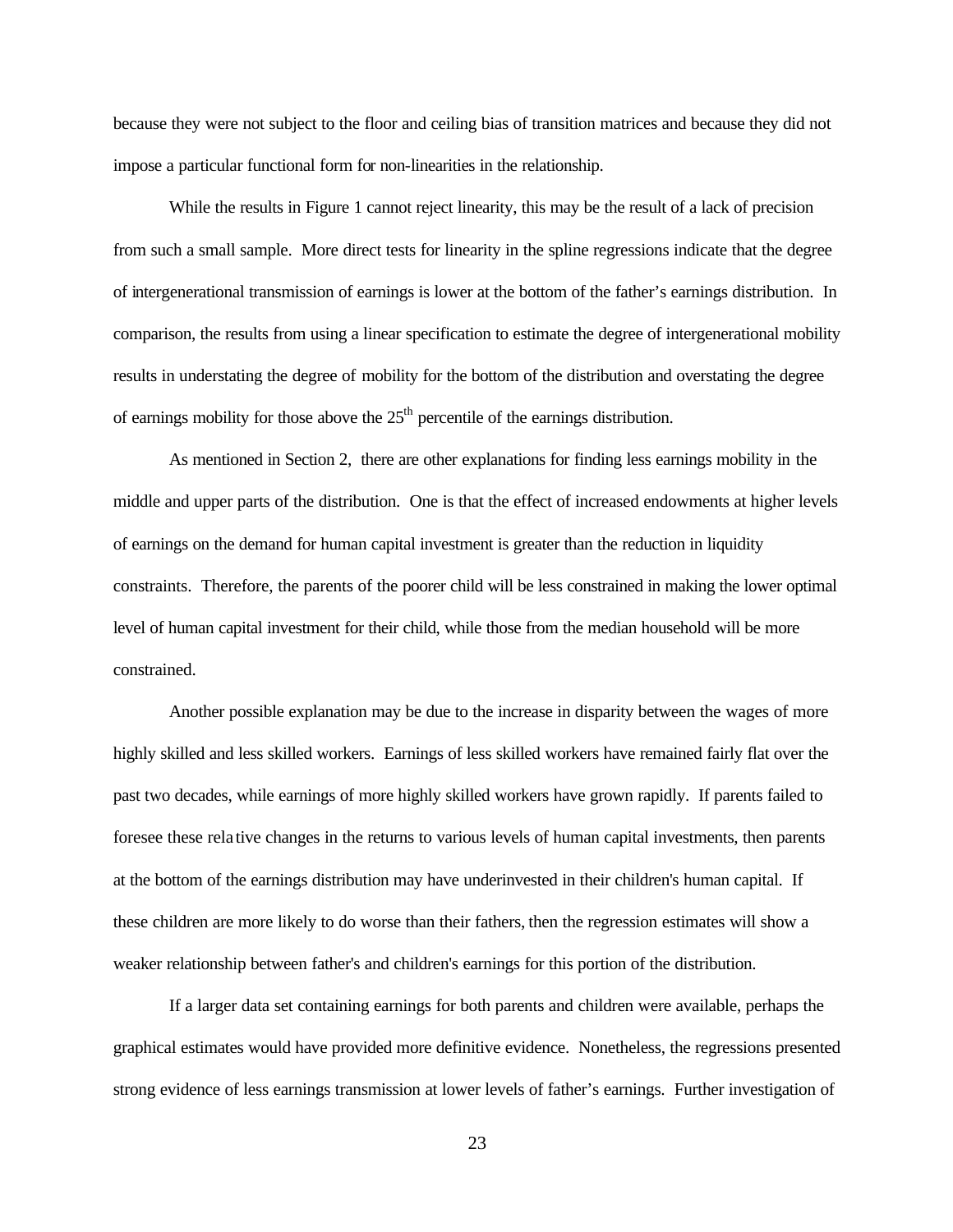differences in intergenerational mobility that attempt to examine the human capital investment component separately, as described in Han and Mulligan (2001), might shed more light on these differences and their implications.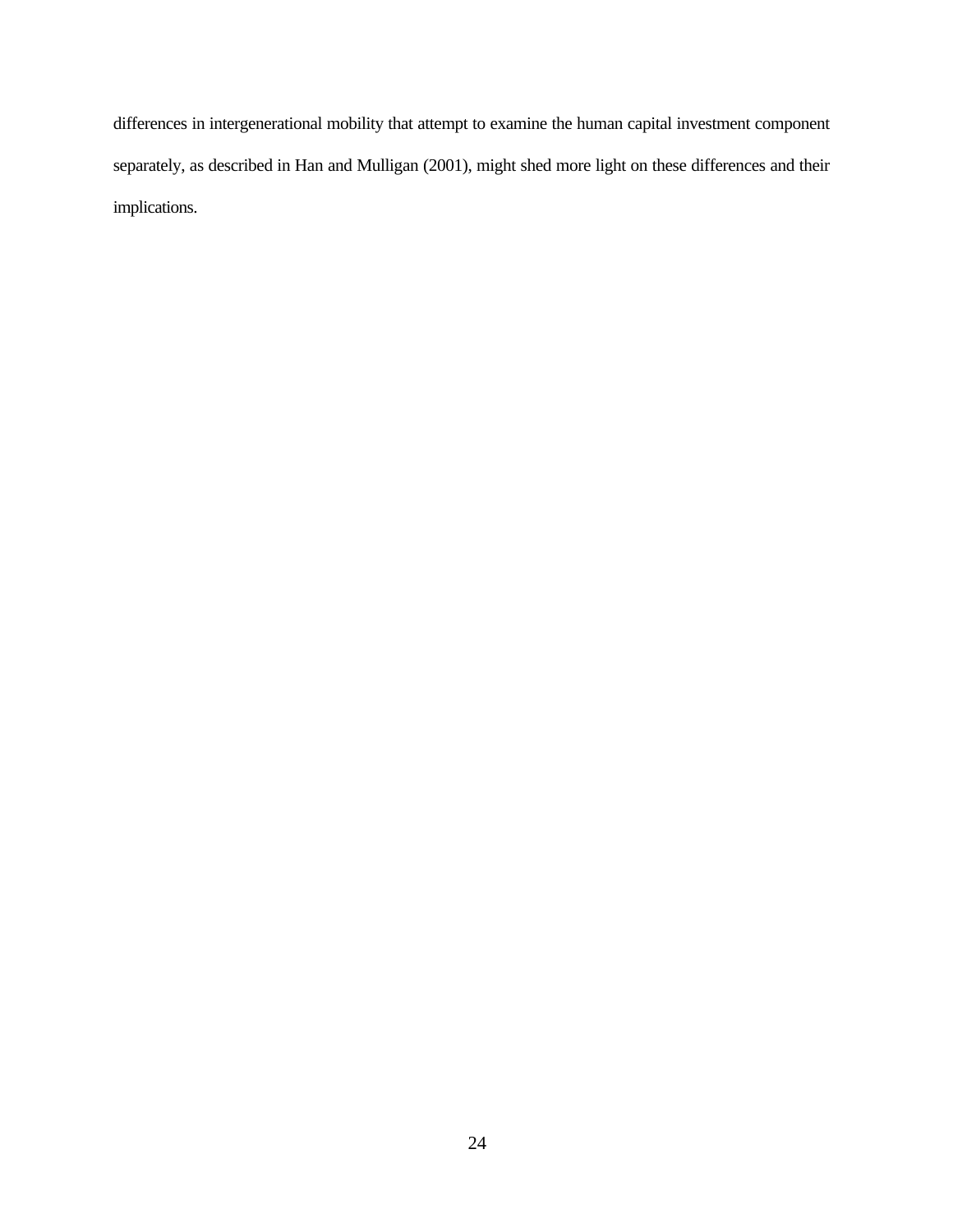## **Figure 1: Semi-parametric estimates of the father-son and father-daughter intergenerational earnings relationship**

smoothed fit of son's ln earnings, daughter's ln earnings\*



ln father's earnings, 1968-72 average\*

\* earnings data are adjusted for age, see text for details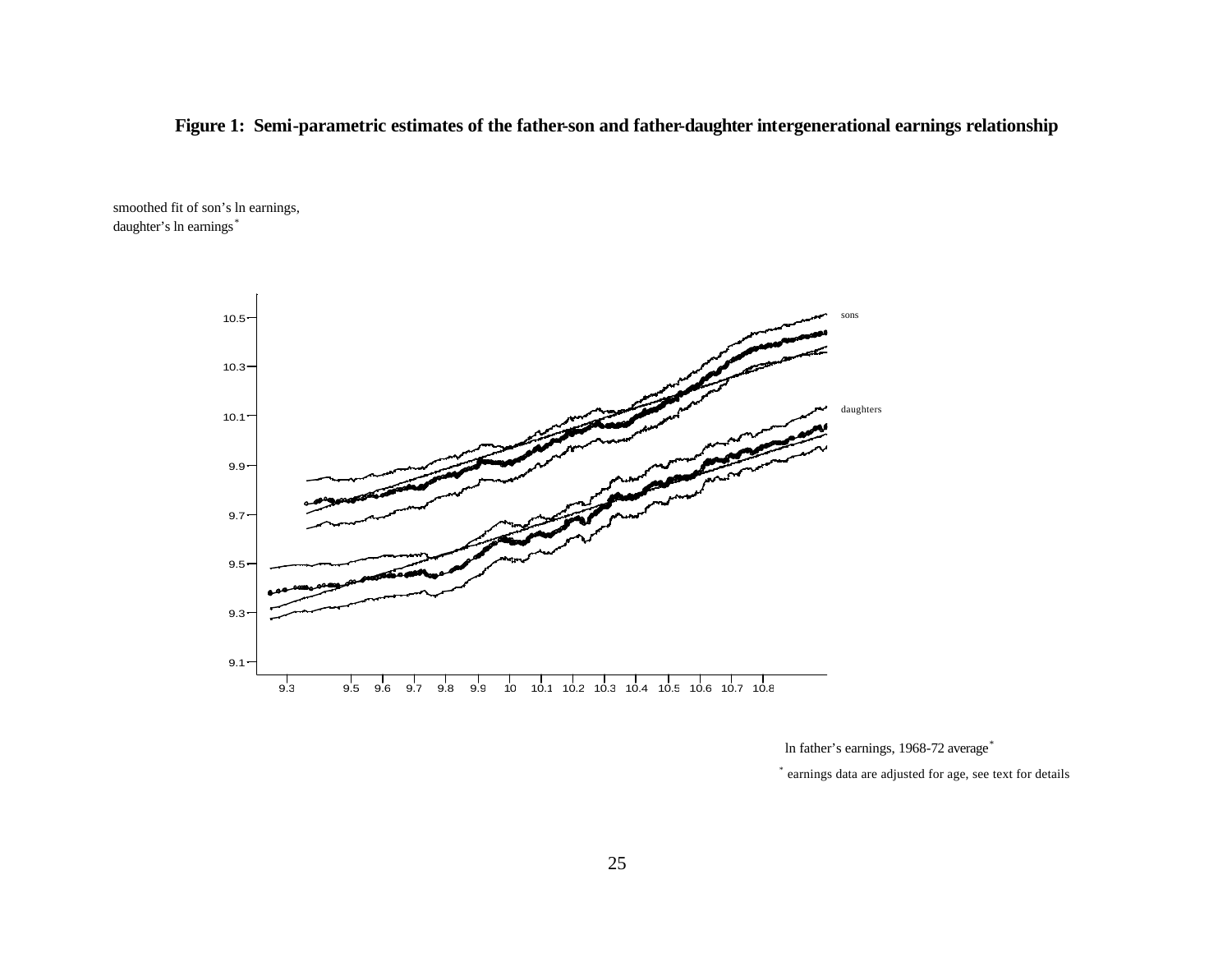|                                                        | mean            | median |
|--------------------------------------------------------|-----------------|--------|
| Father-son sample (n=896)                              |                 |        |
| father's earnings                                      | 33,812<br>(568) | 31,441 |
| log father's earnings                                  | 10.28<br>(.019) | 10.34  |
| age of father                                          | 40<br>(.24)     | 40     |
| proportion of fathers with 5<br>years of earnings data | .67<br>(.016)   |        |
| son's earnings                                         | 30,147<br>(564) | 26,791 |
| log son's earnings                                     | 10.12<br>(.020) | 10.17  |
| age of son                                             | 33<br>(.14)     | 33     |
| proportion of sons with<br>earnings from 1990-92       | .68<br>(.016)   |        |
| Father-daughter sample (n=793)                         |                 |        |
| father's earnings                                      | 34,455<br>(641) | 32,172 |
| log father's earnings                                  | 10.29<br>(.020) | 10.37  |
| age of father                                          | 41<br>(.25)     | 40     |
| proportion of fathers with 5<br>years of earnings data | .71<br>(.016)   |        |
| daughter's earnings                                    | 21,134<br>(453) | 18,483 |
| log daughter's earnings                                | 9.76<br>(.022)  | 9.79   |
| age of daughter                                        | 33<br>(.15)     | 32     |
| proportion of daughters<br>with earnings from 1990-92  | .62<br>(.017)   |        |

# **Table 1 Sample Statistics for PSID Fathers, Sons and Daughters**

Note: Standard errors are in parentheses.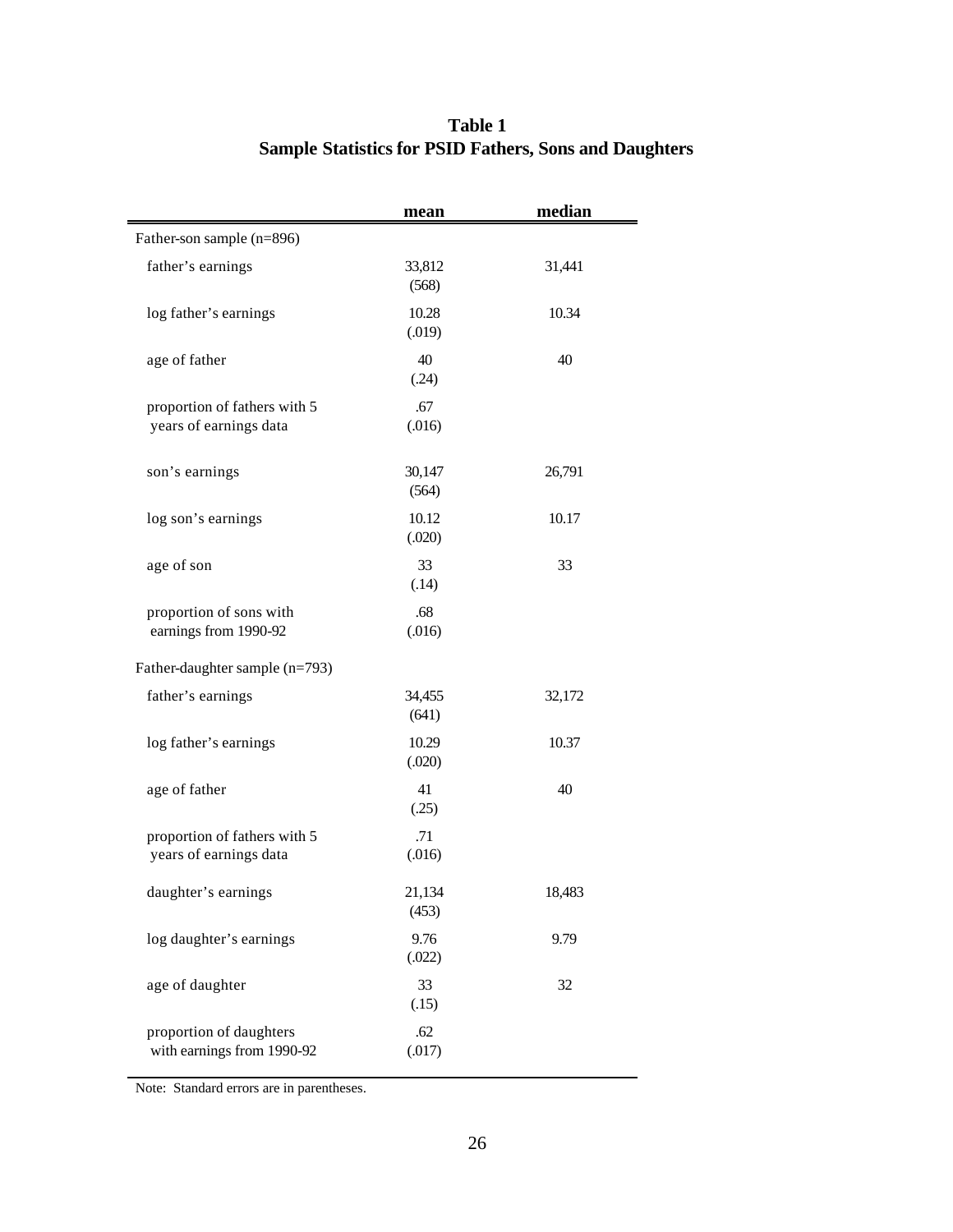**Table 2 OLS Regressions of Log Children's Earnings on Log Father's Earnings**

|                                                      | log father's earnings,<br>1968-72 average |  |  |
|------------------------------------------------------|-------------------------------------------|--|--|
| <b>Sons</b>                                          |                                           |  |  |
| log father's earnings<br>adjusted $R^2$<br>$n = 896$ | $.40(.033)^*$<br>.24                      |  |  |
| Daughters                                            |                                           |  |  |
| log father's earnings<br>adjusted $R^2$<br>$n=793$   | .42 $(.035)^*$<br>.21                     |  |  |

Notes: Standard errors are in parentheses. An asterisk denotes coefficient significance at 5%.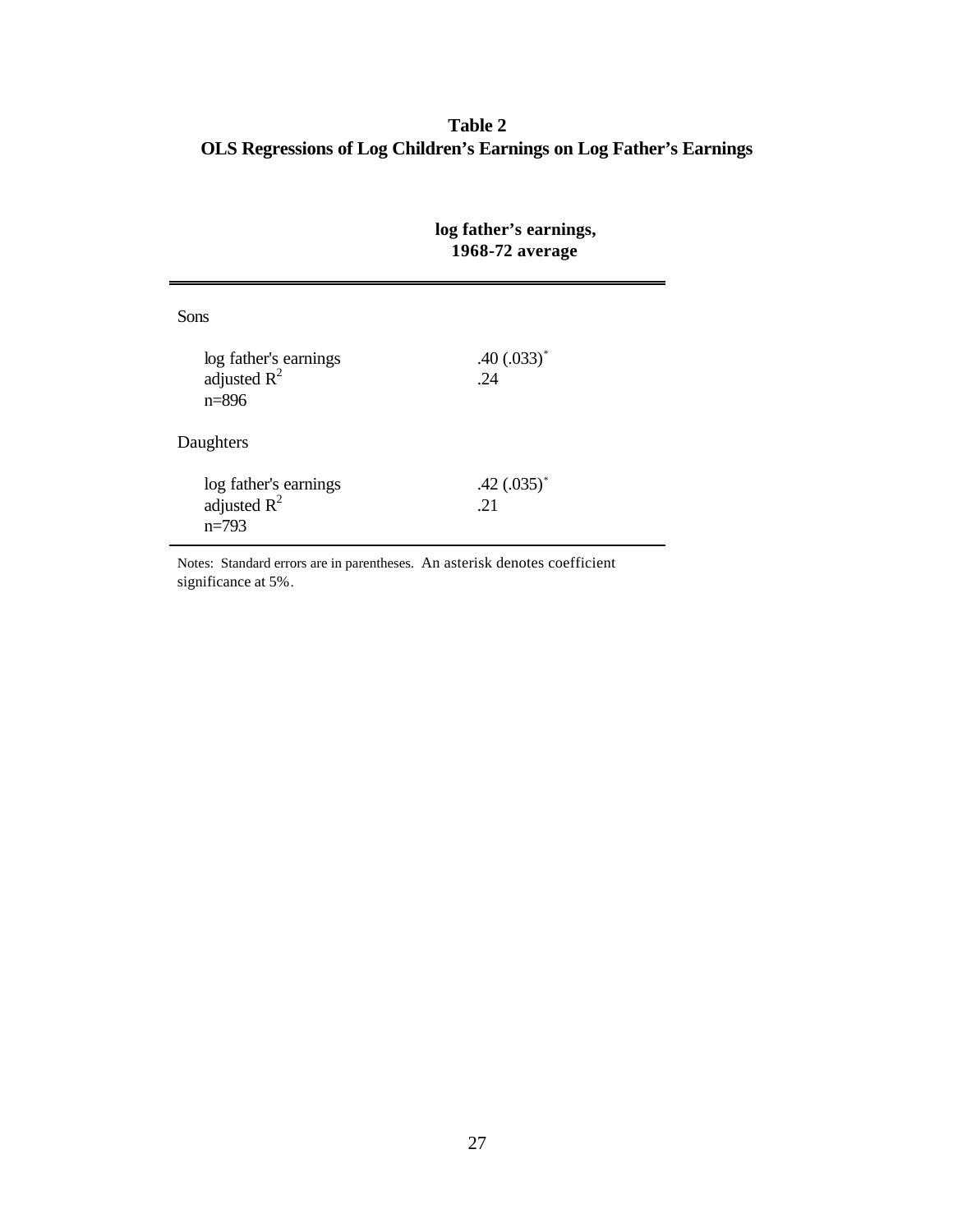|                                                                             | Two changes in slope       | One change in slope             |  |
|-----------------------------------------------------------------------------|----------------------------|---------------------------------|--|
|                                                                             | (1)                        | (2)                             |  |
| Coefficient on log father's<br>earnings:                                    |                            |                                 |  |
| $log$ earnings $\leq$ 9.98                                                  | $.21(.091)^*$              |                                 |  |
| $9.98 < log$ earnings $\leq 10.7$                                           | $.58(.088)^*$              |                                 |  |
| $log$ earnings $> 10.7$                                                     | $.36(.13)^*$               |                                 |  |
| $log$ earnings $\leq$ 9.98<br>$log$ earnings $> 9.98$                       |                            | $.23(.086)^*$<br>.51 $(.054)^*$ |  |
| adjusted $R^2$                                                              | .24                        | .24                             |  |
| sample size                                                                 | 896                        | 896                             |  |
| F-test: coefficients on log<br>father's earnings are different<br>from zero | $F(3,874)=44.94$<br>(0.00) | $F(2,875) = 67.37$<br>(0.00)    |  |
| F-test: coefficients on log<br>father's earnings are equal                  | $F(2,874)=5.19$<br>(.006)  | $F(1,875) = 10.20$<br>(.002)    |  |
| F-test: equality of coefficients<br>in $1st$ and $2nd$ segments             | $F(1,874)=7.50$<br>(.006)  |                                 |  |
| F-test: equality of coefficients<br>in $2^{nd}$ and $3^{rd}$ segments       | $F(1,874)=0.20$<br>(.66)   |                                 |  |

# **Table 3 Spline Regressions of Log Son's Earnings on Log Father's Earnings**

Notes: An asterisk denotes coefficient significance at 5%. Bootstrapped standard errors for the coefficients are in parentheses. The parentheses under the F-test statistics contain the p-value. Additional covariates in these regressions include father's age, son's age, father's age squared, son's age squared, and indicators for the year the son's earnings were measured.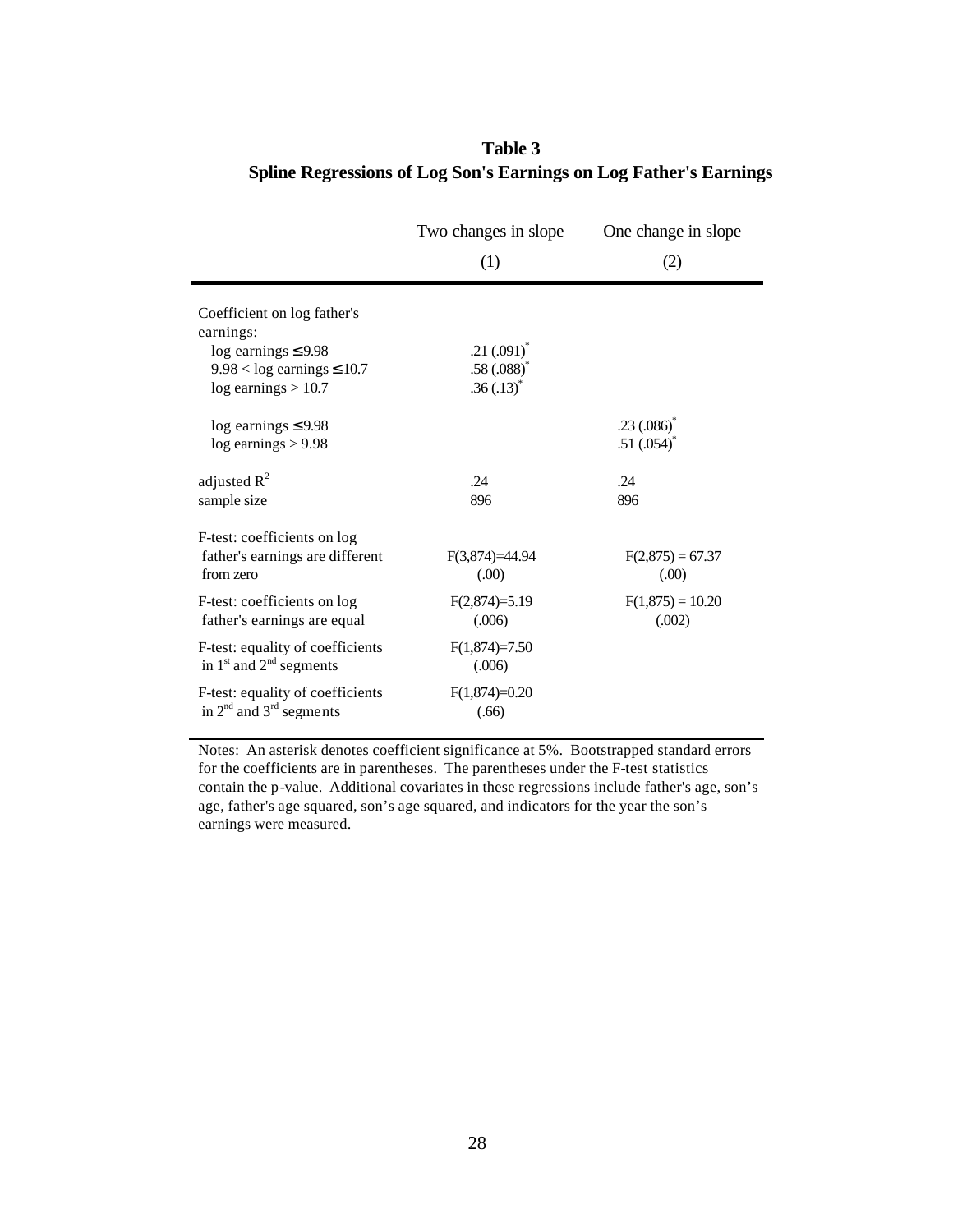|                                                                                                                                      | Two changes in slope                  | One change in slope          |  |
|--------------------------------------------------------------------------------------------------------------------------------------|---------------------------------------|------------------------------|--|
|                                                                                                                                      | (1)                                   | (2)                          |  |
| Coefficient on log father's<br>earnings:<br>$log$ earnings $\leq 9.8$<br>$9.8 < log$ earnings $\leq 10.6$<br>$log$ earnings $> 10.6$ | .17(.12)<br>.50(.086)<br>$.55(.12)^*$ |                              |  |
| $log$ earnings $\leq$ 9.77<br>$log$ earnings $> 9.77$                                                                                |                                       | .16(.12)<br>$.52(.051)^*$    |  |
| adjusted $R^2$<br>sample size                                                                                                        | .21<br>793                            | .21<br>793                   |  |
| F-test: coefficients on log<br>father's earnings are different<br>from zero                                                          | $F(3,771)=54.86$<br>(0.00)            | $F(2,772) = 82.11$<br>(00)   |  |
| F-test: coefficients on log<br>father's earnings are equal                                                                           | $F(2,771)=7.79$<br>(0.00)             | $F(1,772) = 15.11$<br>(0.00) |  |
| F-test: equality of coefficients<br>in $1st$ and $2nd$ segments                                                                      | $F(1,771)=12.16$<br>(0.00)            |                              |  |
| F-test: equality of coefficients<br>in $2nd$ and $3rd$ segments                                                                      | $F(1,771)=0.47$<br>(.49)              |                              |  |

# **Table 4 Spline regressions of Log Daughter's Earnings on Log Father's Earnings**

Notes: An asterisk denotes coefficient significance at 5%. Bootstrapped standard errors for the coefficients are in parentheses. The parentheses under the F-test statistics contain the p-value. Additional covariates in these regressions include father's age, daughter's age, father's age squared, daughter's age squared, and indicators for the year in which daughter's earnings are measured.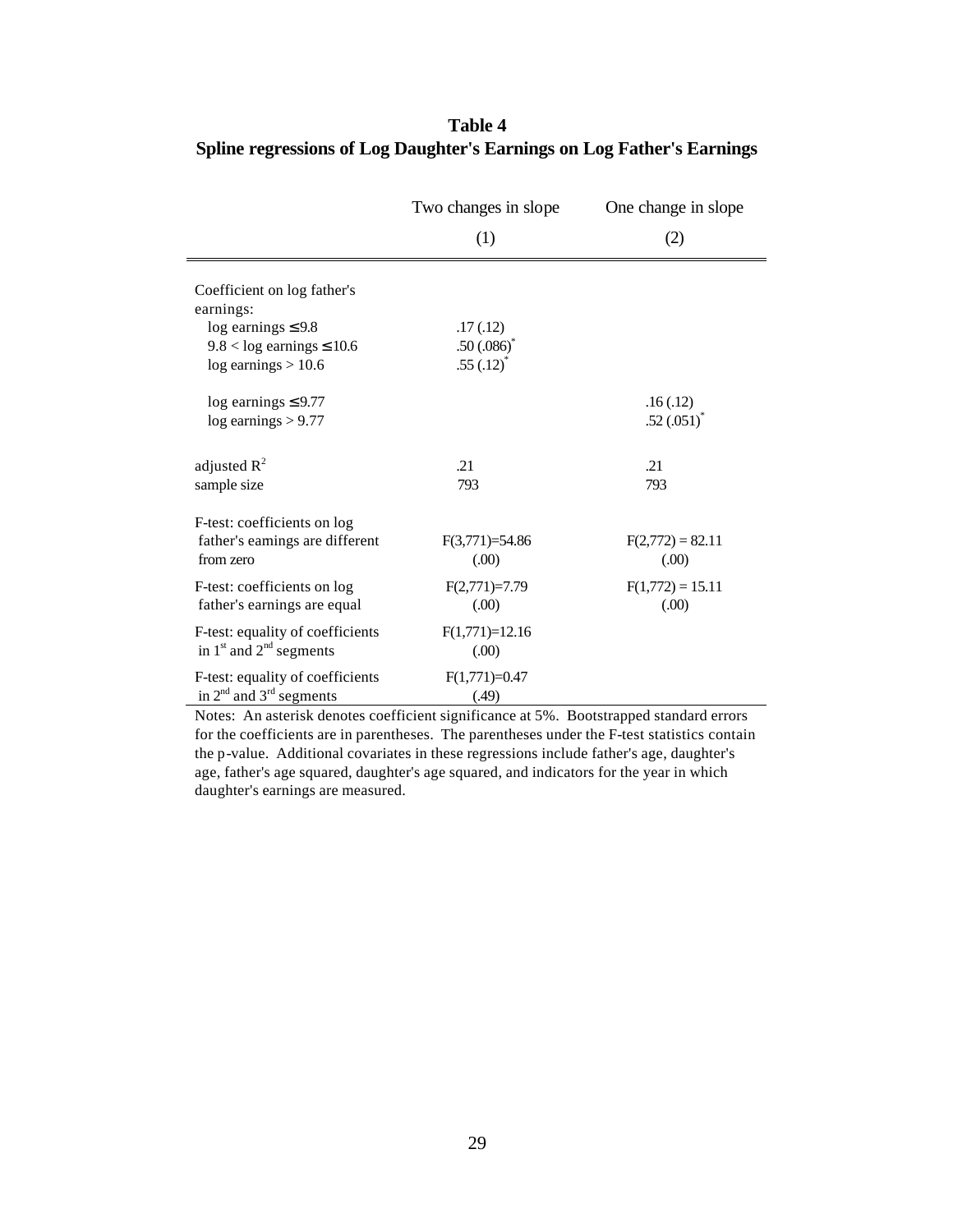|                                                                                                                                        | Two changes in slope                                                   | One change in slope              |  |
|----------------------------------------------------------------------------------------------------------------------------------------|------------------------------------------------------------------------|----------------------------------|--|
|                                                                                                                                        | (1)                                                                    | (2)                              |  |
| Coefficient on log father's<br>earnings:<br>$log$ earnings $\leq$ 9.98<br>$9.98 < log$ earnings $\leq 10.6$<br>$log$ earnings $> 10.6$ | $.19(.066)$ <sup>*</sup><br>$.60(.075)^*$<br>$.47(0.078)$ <sup>*</sup> |                                  |  |
| $log$ earnings $\leq$ 9.98<br>$log$ earnings $> 9.98$                                                                                  |                                                                        | $.21(.062)^{*}$<br>$.54(.040)^*$ |  |
| adjusted $R^2$<br>sample size                                                                                                          | .29<br>1689                                                            | .29<br>1689                      |  |
| F-test: coefficients on log<br>father's earnings are different<br>from zero                                                            | $F(3,1666)=129.40$<br>(0.00)                                           | $F(2,1667) = 191.98$<br>(0.00)   |  |
| F-test: coefficients on log<br>father's earnings are equal                                                                             | $F(2,1666)=11.63$<br>(0.00)                                            | $F(1,1667) = 19.58$<br>(0.00)    |  |
| F-test: equality of coefficients<br>in $1st$ and $2nd$ segments                                                                        | $F(1,1666)=20.10$<br>(00)                                              |                                  |  |
| F-test: equality of coefficients<br>in $2nd$ and $3rd$ segments                                                                        | $F(1,1666)=3.65$<br>(.056)                                             |                                  |  |

# **Table 5 Spline regressions of Log Children's Earnings on Log Father's Earnings**

Notes: An asterisk denotes coefficient significance at 5%. Bootstrapped standard errors for the coefficients are in parentheses. The parentheses under the F-test statistics contain the p-value. Additional covariates in these regressions include father's age, child's age, father's age squared, child's age squared, female, and indicators for the year in which daughter's earnings are measured.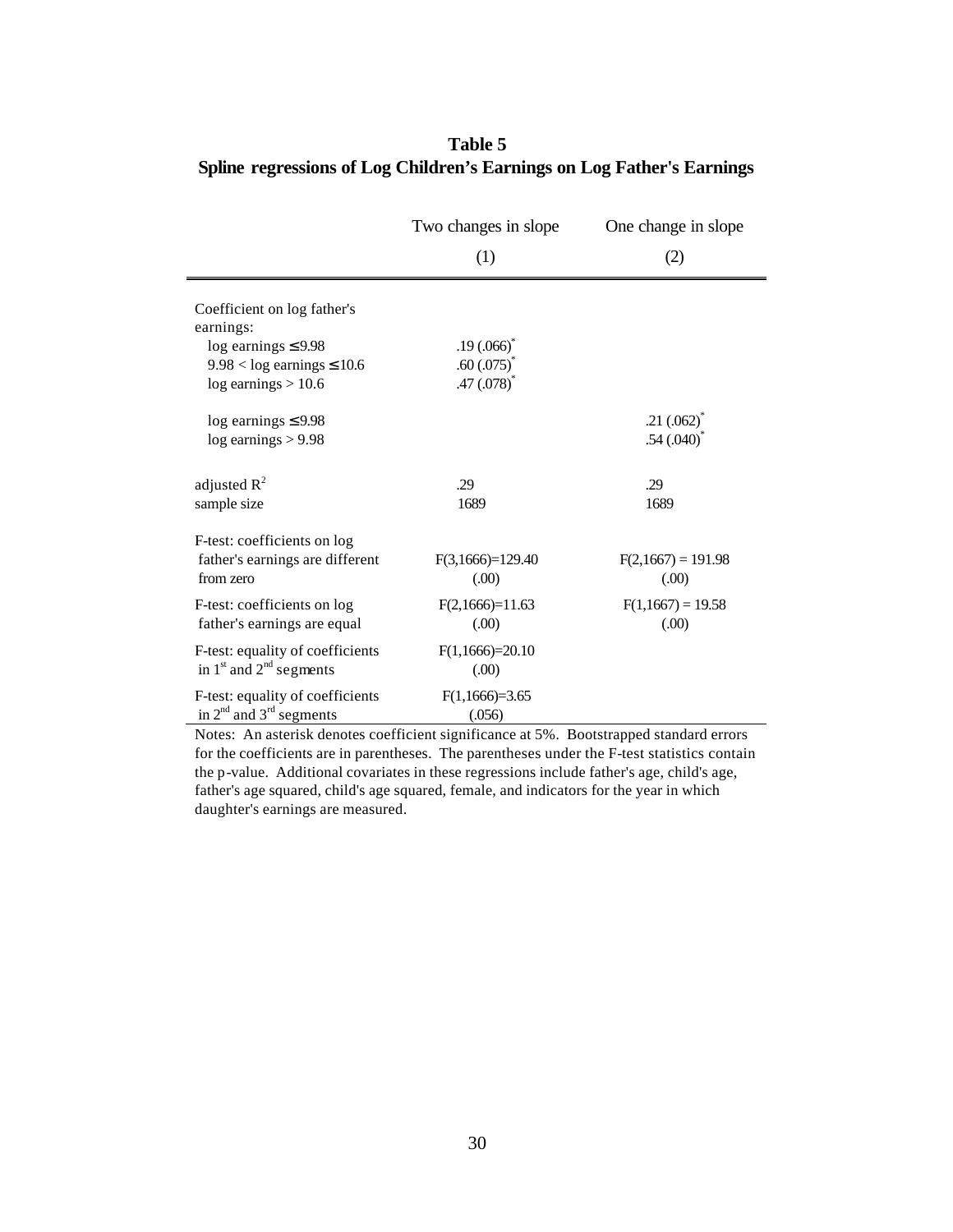#### **REFERENCES**

- Altonji, Joseph G. and Thomas A. Dunn. 1991. "Relationships among the Family Incomes and Labor Market Outcomes of Relatives." *Research in Labor Economics.* 12:269-310.
- Ashenfelter, Orley and Cecilia Rouse. 1998. "Income, Schooling, and Ability: Evidence from a New Sample of Identical Twins." *Quarterly Journal of Economics.* February.
- Atkinson, A. B., et al. 1983. *Parents and Children: Incomes in Two Generations*. London: Heinemann.
- Atkinson, A. B. 1981. "On Intergenerational Income Mobility in Britain." *Journal of Post Keynesian Economics*. III(2):194-218.
- Becker, Gary S. 1993. *Human Capital.* Third edition. Chicago, University of Chicago Press.
- ———. 1967. *Human Capital and the Personal Distribution of Income.* W.S. Woytinsky Lecture No. 1, Department of Economics, Institute of Public Administration and Department of Economics, University of Michigan, Ann Arbor.
- ———. and Nigel Tomes. 1986. "Human Capital and the Rise and Fall of Families." *Journal of Labor Economics.* 4(3, part 2):S1-39.
	- ———. 1979. "An Equilibrium theory of the Distribution of Income and Intergenerational Mobility." *Journal of Political Economy.* 87(6):1153-89.
- ———. 1976. "Child Endowments and the Quantity and Quality of Children." *Journal of Political Economy.* 84(4, part 2):S143-62.
- Behrman, Jere and Paul Taubman. 1990. "The Intergenerational Correlation Between Children's Adult Earnings and their Parents' Income: Results from the Michigan Panel Survey of Income Dynamics." *Review of Income and Wealth*. 36(2):115-27.
- ———. 1985. "Intergenerational Earnings Mobility in the United States: Some Estimates and a Test of Becker's Intergenerational Endowments Model." *Review of Economics and Statistics*. 67(1):141-51.
- Behrman, Jere, Robert A. Pollak, and Paul Taubman. 1989. "Family Resources, Family Size, and Access to Financing for College Education." *Journal of Political Economy*. 97(2):398-419.
- Blundell, Richard and Alan Duncan. 1998. "Kernel Regression in Empirical Microeconomics." *Journal of Human Resources*. 33(1):62-87.
- Card, David. 1994. "Earnings, Schooling, and Ability Revisited." Princeton University Industrial Relations Section Working Paper #331, (May).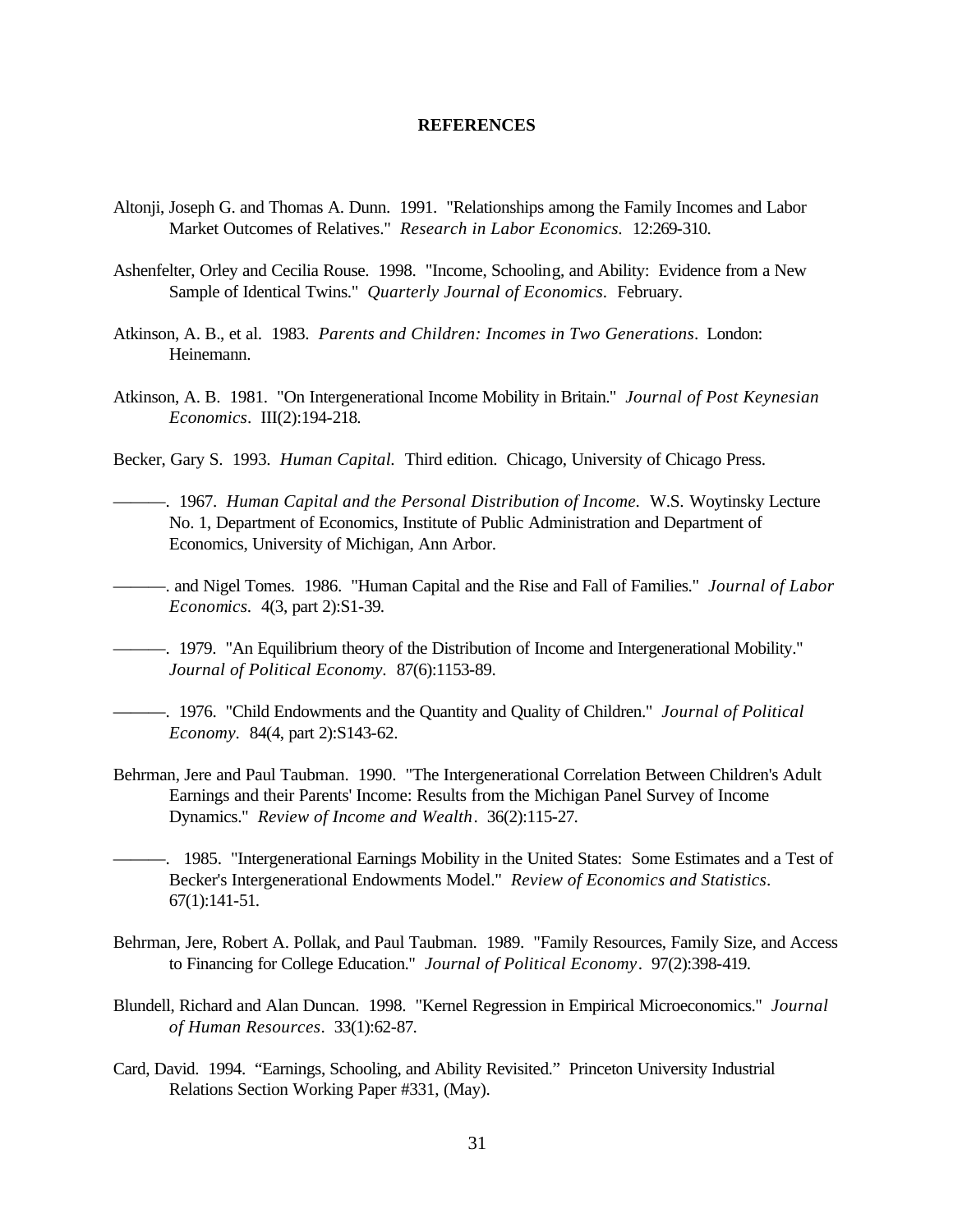- Corak, Miles and Andrew Heisz. 1999. "The Intergenerational Earnings and Income Mobility of Canadian Men." *Journal of Human Resources*. 34(3):504-533.
- Couch, Kenneth A. and Thomas A. Dunn. 1997. "Intergenerational Correlations in Labor Market Status: A Comparison of the United States and Germany." *Journal of Human Resources*. 32(1):210- 232.
- Dearden, Lorraine, Stephen Machin and Howard Reed. 1997. "Intergenerational Mobility in Britain." *Economic Journal*. 107(440):47-66.
- Fershtman, Chaim, Kevin M. Murphy and Yoram Weiss. 1996. "Social Status, Education and Growth." *Journal of Political Economy*. 104(1):108-132.
- Fitzgerald, John, Peter Gottschalk, and Robert Moffitt. 1998. "The Impact of Attrition in the PSID on Intergenerational Analysis." *Journal of Human Resources*. 33(2):300-344.
- Gottschalk, Peter and Timothy M. Smeeding. 1997. "Cross-National Comparisons of Earnings and Income Inequality." *Journal of Economic Literature*. 35(2):633-687.
- Han, Song and Casey B. Mulligan. 2001. "Human Capital, Heterogeneity, and Estimated Degrees of Intergenerational Mobility." *The Economic Journal.* 111(April):207-243.
- Hardle, Wolfgang. 1990. *Applied Nonparametric Regression*. Econometric Society Monographs No. 19. New York: Cambridge University Press.
- Hyson, Rosemary T. 1999. "Intergenerational Transmission of Human Capital—Are there Differences across Groups." Ph.D. thesis, Department of Economics, University of California Los Angeles.
- Lillard, Lee A. and Constantijn W.A. Panis. 1998. "Panel Attrition from the PSID." *Journal of Human Resources*. 33(2):437-457.
- Lillard, Lee A. and Robert T. Reville. 1997. "Intergenerational Mobility in Earnings and Occupational Status." Unpublished manuscript, RAND, March 1997.
- McGarry, Kathleen. 1999. "Inter Vivos Transfers and Intended Bequests." *Journal of Public Economics*. 73(3):321-351.
- Mincer, Jacob. 1974. *Schooling, Experience, and Earnings*. New York: Columbia University Press for the National Bureau of Economic Research.
- Mulligan, Casey B. 1997. *Parental Priorities and Economic Inequality*. Chicago: University of Chicago Press.
- Peters, H. Elizabeth. 1992. "Patterns of Intergenerational Mobility in Income and Earnings." *The Review of Economics and Statistics.* 74(3):456-66.
- Reville, Robert T. 1995. "Intertemporal and Life Cycle Variation in Measured Intergenerational Earnings Mobility," unpublished manuscript, September.